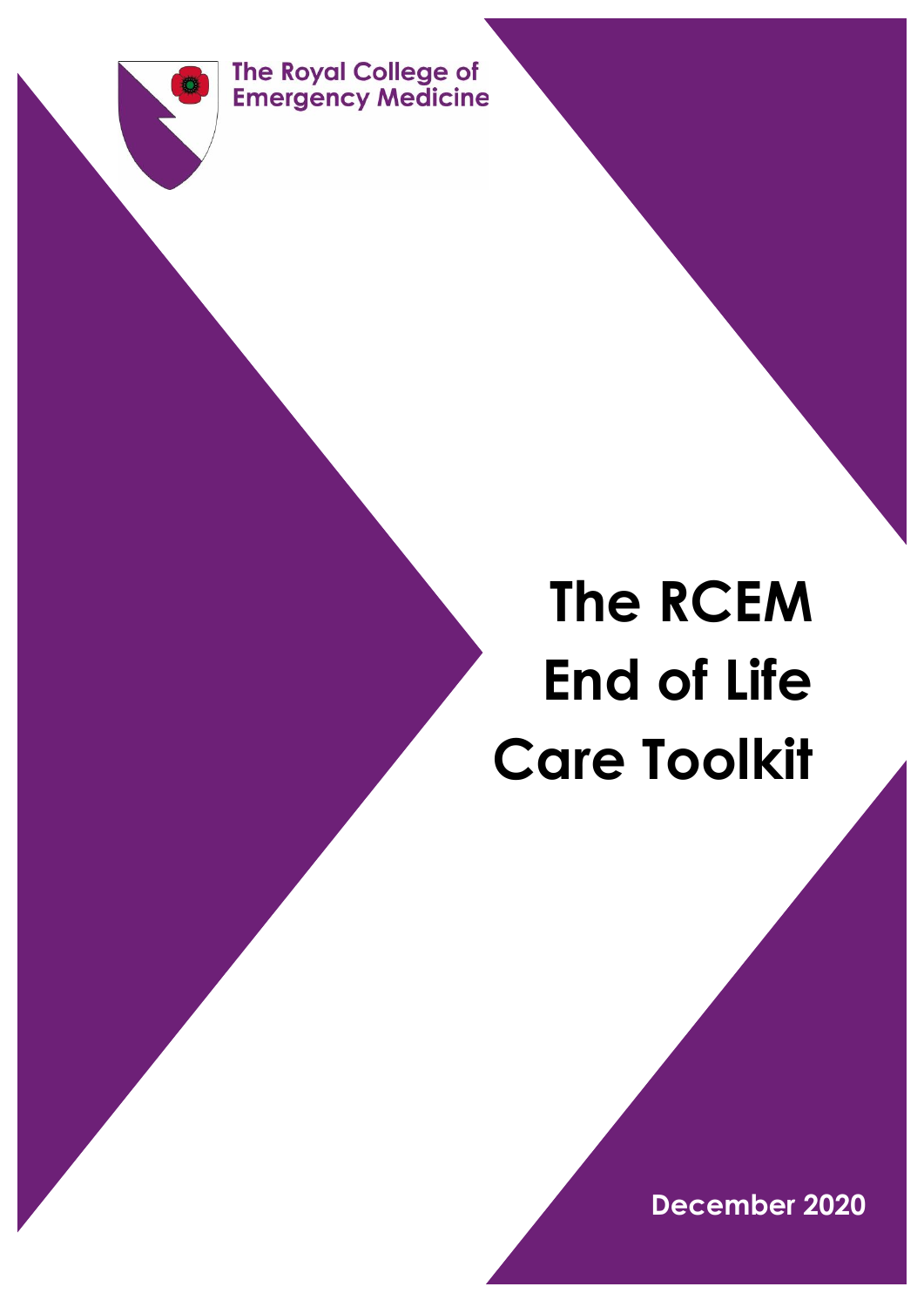# **Contents**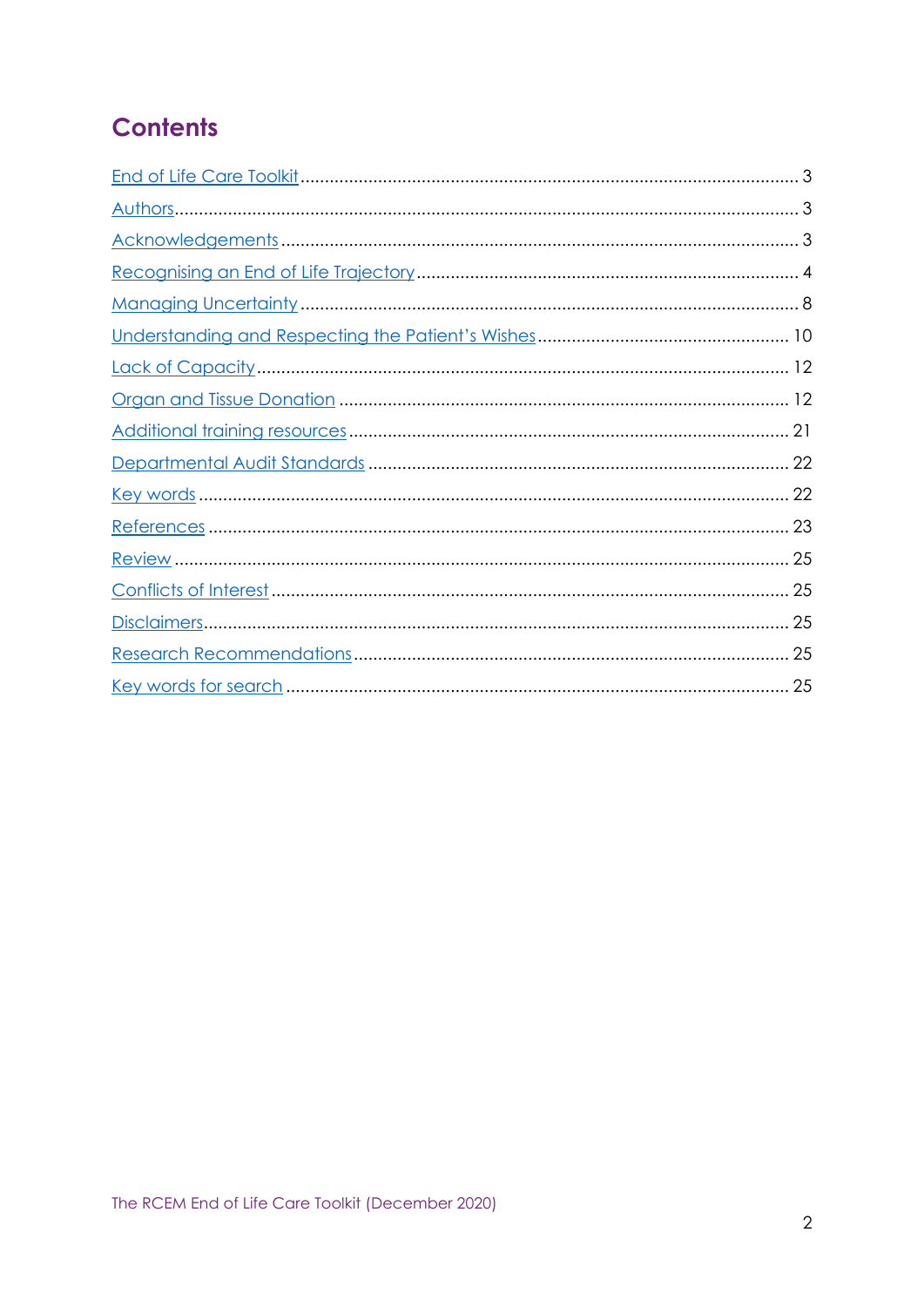## <span id="page-2-0"></span>**End of Life Care Toolkit**

The presumption in Emergency Medicine is that our aim is to prolong life, however, we should also recognise that alleviating suffering and prioritising quality of life is just as important. This may be because of sudden unpredictable events such as intracranial bleeds, or because of a deteriorating chronic disease such as COPD or heart failure.

The emergency department provides some unique challenges to the delivery of end of life care, not least an environment which has been described as volatile, uncertain, complex and ambiguous. The need for staff to constantly react to changing circumstances within the department, often of a time critical nature, adds another layer of challenge. It is especially important when dealing with patients and their families that we strive to provide to make as much time as possible to delivering empathetic care in an environment which is as calm as possible.

Providing end of life care in the ED should go beyond simply managing symptoms and should consider many other equally important facets of care, some of which will be unique to the ED. These can be represented by the end-of-life care jigsaw (see page 6). The jigsaw has the patient and their loved ones at the centre of the picture, surrounded by eight pieces of equal size and value, all of which should be considered for those identified as dying. This allows us to look holistically at the situation and involve the patient and their loved ones in decisions about their care wherever possible and appropriate, thus ensuring an individualised person-centred plan is achieved.

When it comes to dying, we only have one chance to get it right. The emergency department has a key role in making and documenting end of life decisions, ensuring the patient is less likely to come to harm on the wards due to inappropriate escalation.

As Emergency Physicians the decisions we make and treatments we initiate will set the narrative for deaths occurring in our ED, but we do not need to manage end-oflife care alone. Working as part of a team with our Trust's Specialist Palliative Care Team, Spiritual Leaders/Chaplains and Specialist Nurses in Organ Donation means we can streamline end-of-life care communication and delivery in our own EDs to provide compassionate and patient centred care. [1]

#### **Authors**

Sarah Vince, Calvin Lightbody

#### **Acknowledgements**

Usha Grieve and Upeka De Silva, for extensive comments and suggestions, QEC **Committee**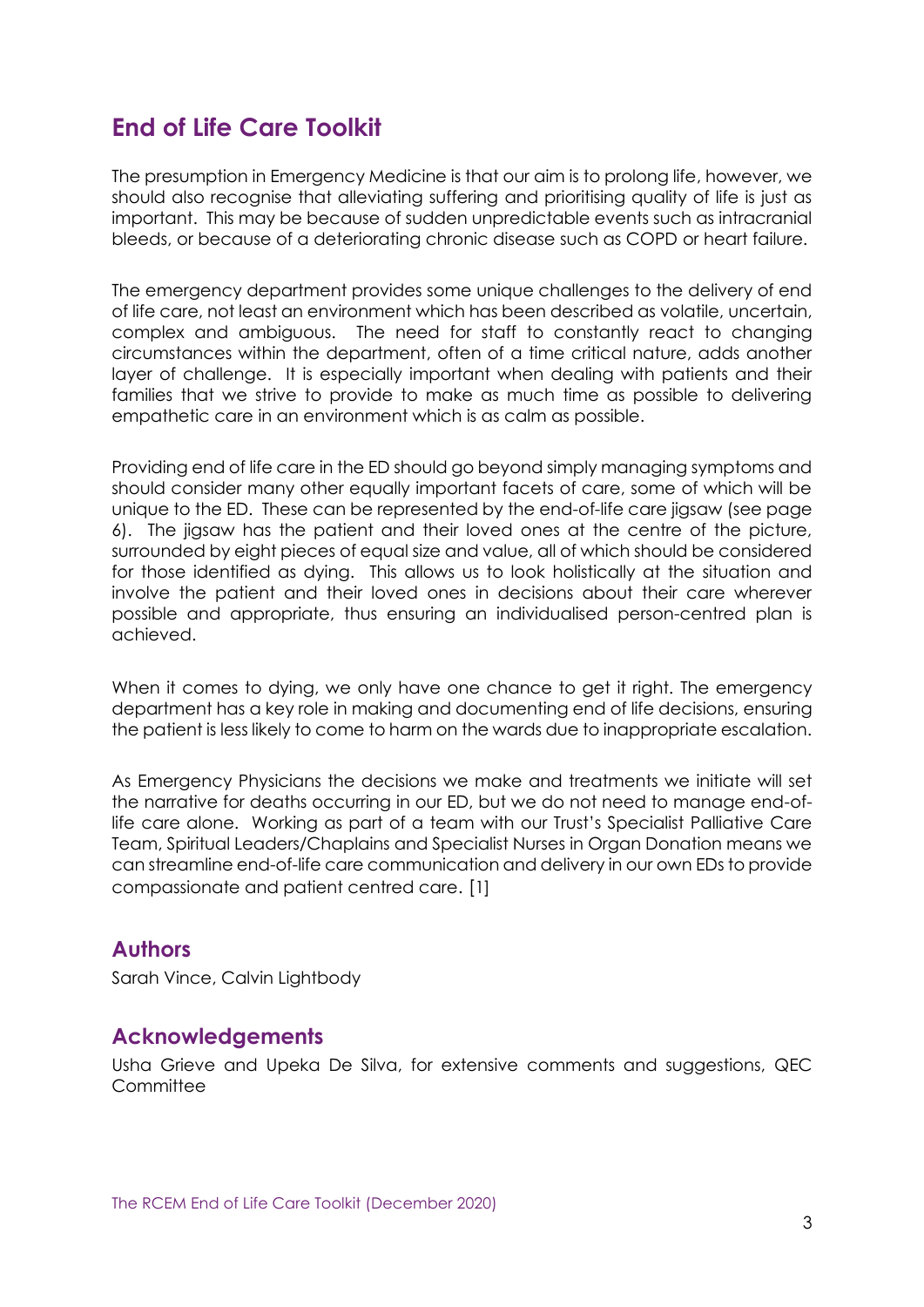# <span id="page-3-0"></span>**Recognising an End of Life Trajectory**

"How are things now compared to six months ago?"

"Do you have any particular fears about what's happening?"

As clinicians we recognise four distinct patterns in end of life trajectory;

- **Sudden death**, end of life is abrupt with no preceding decline in function, for example trauma, myocardial infarction and subarachnoid haemorrhage.
- **Terminal illness**, where there has been a long history of illness, but a relative rapid decline at the end of life. Most cancers would follow this trajectory.
- **Organ failure**, decline is gradual but punctuated by exacerbations, after which return to baseline is never quite achieved. For example COPD or heart failure.
- **Frailty**, a slow steady decline, associated with extreme age or dementia. This group may present to the ED with a crisis such as sepsis that is likely to be terminal.

Patients and their loved ones may not appreciate the significance of their "new normal" and the implications of being increasingly bed bound, having a reduced appetite or being increasingly dependent on care for their activities of daily living. [2]



The RCEM End of Life Care Toolkit (December 2020)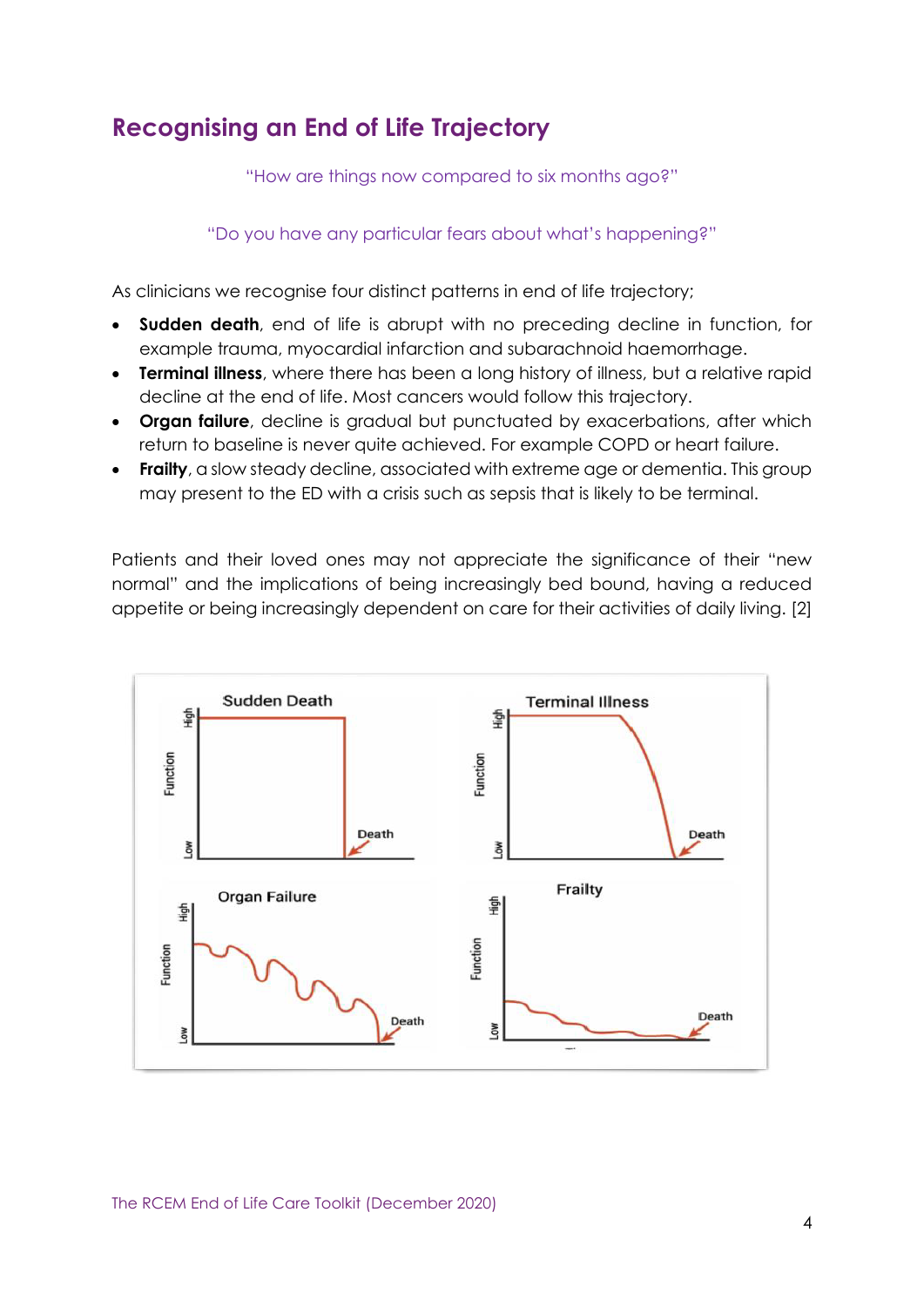A cohort study from 2014 found that 1 in 10 inpatients in Scottish hospitals would die during that admission: 1 in 3 would die within a year of that admission with the exception of those over 85 years old, where half would die [3]. The imminence of dying for an individual can be difficult to predict. In the following situations, dying can reasonably be anticipated:

- In the event of "non-survivable" pathology e.g. massive SAH
- There is sustained and irreversible deterioration
- Maximal therapy within a defined ceiling of treatment, will not alter death as the eventual outcome
- The senior clinician and nurse looking after the patient agree that the patient is dying and a curative approach would be inappropriate.

There may also be clinical signs that death might be imminent, particularly if there is:

- Refractory / progressive bradycardia
- Mandibular movement with respiration
- Deeply mottled skin / cyanosed peripheries
- Noisy pharyngeal respiratory secretions (aka the "death rattle")
- Indicators of Poor Prognosis [Northampton General Hospital](https://www.rcem.ac.uk/docs/RCEM%20Guidance/Indicators%20of%20Poor%20Prognosis%20NGH%202018.pdf)
- [Amber Care Bundle for those with an uncertain recovery](https://www.guysandstthomas.nhs.uk/our-services/palliative-care/amber-care-bundle.aspx)
- [St Mungo's blog post](https://stmungos-ed.com/blog/palliativecare)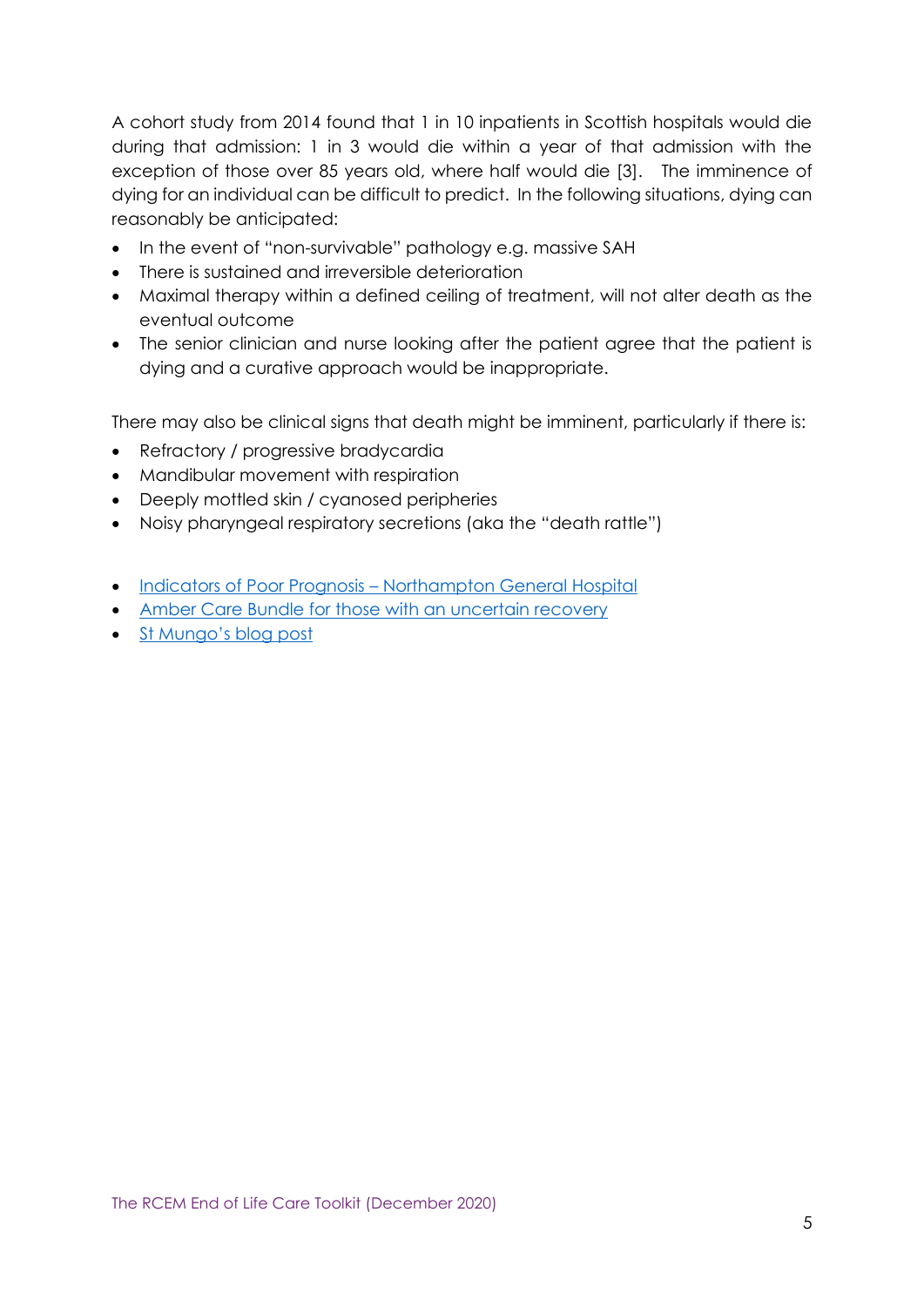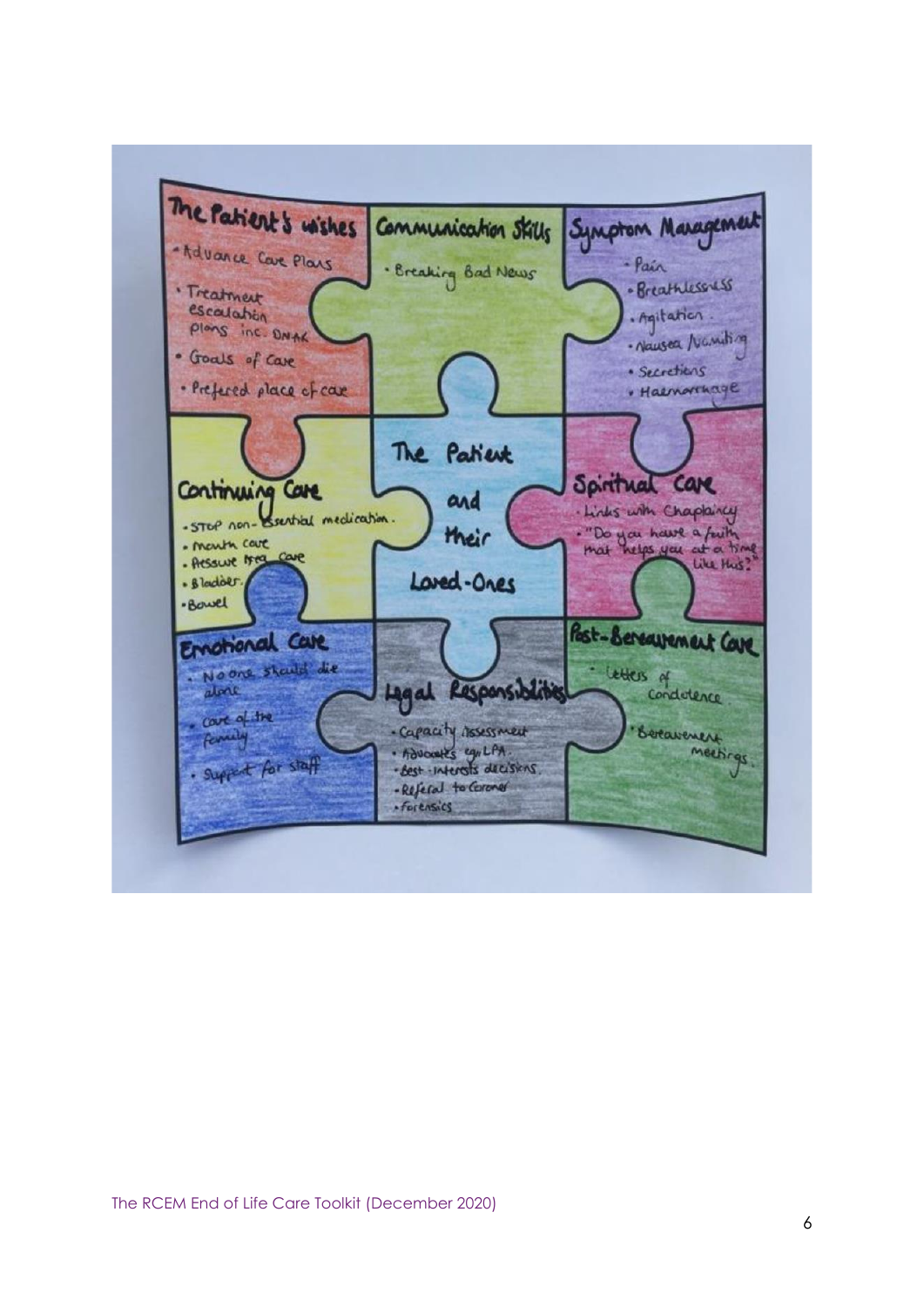

"Based on what you have told me about your husband, do you think he would want to receive any treatment to keep him alive longer, or would he prefer to only have treatment that ensures he's comfortable and free from pain?" [adapted from 4]

Communication is central to ensuring the best possible outcomes, explaining to the patient and their loved ones what is likely to happen next can be beneficial. This is not about taking away hope, instead, having an open and honest conversation and setting realistic expectations. This can help with letting-go rather than clinging-on, something that will make a "good" death more likely when the time comes. Communication skills at the end of life should not be just viewed as breaking bad news, it is also the opportunity to open up conversations about patients' wishes and priorities.

Answering the "how long have I/they got" question is fraught with difficulties. It is recommended that rather giving specific predictions we use ranges; hours to days, days to weeks or weeks to months.

When death does not appear imminent, but considered likely to during this admission, it is helpful to explore illness trajectory with the patient when possible, and their loved ones. The following questions might be used:

- What is your understanding of the current situation?
- How are things now compared with 6 months ago?
- Do you have any particular fears about what's happening?

Reflecting on the information gained will help with planning how best to proceed. It also means the patient/their loved ones are involved in the decision-making, their wishes can be respected and dignity can be preserved. About 10% of people will not want to have this conversation and we should respect that [3]. A substantial majority however will welcome it. Sometimes we may identify a patient who is frail but wants to go home. In this case make sure the patient is known to the GP as a patient approaching EOL.

Inevitably there will be a degree of uncertainty, but we should manage this and not let it interfere with doing the right thing.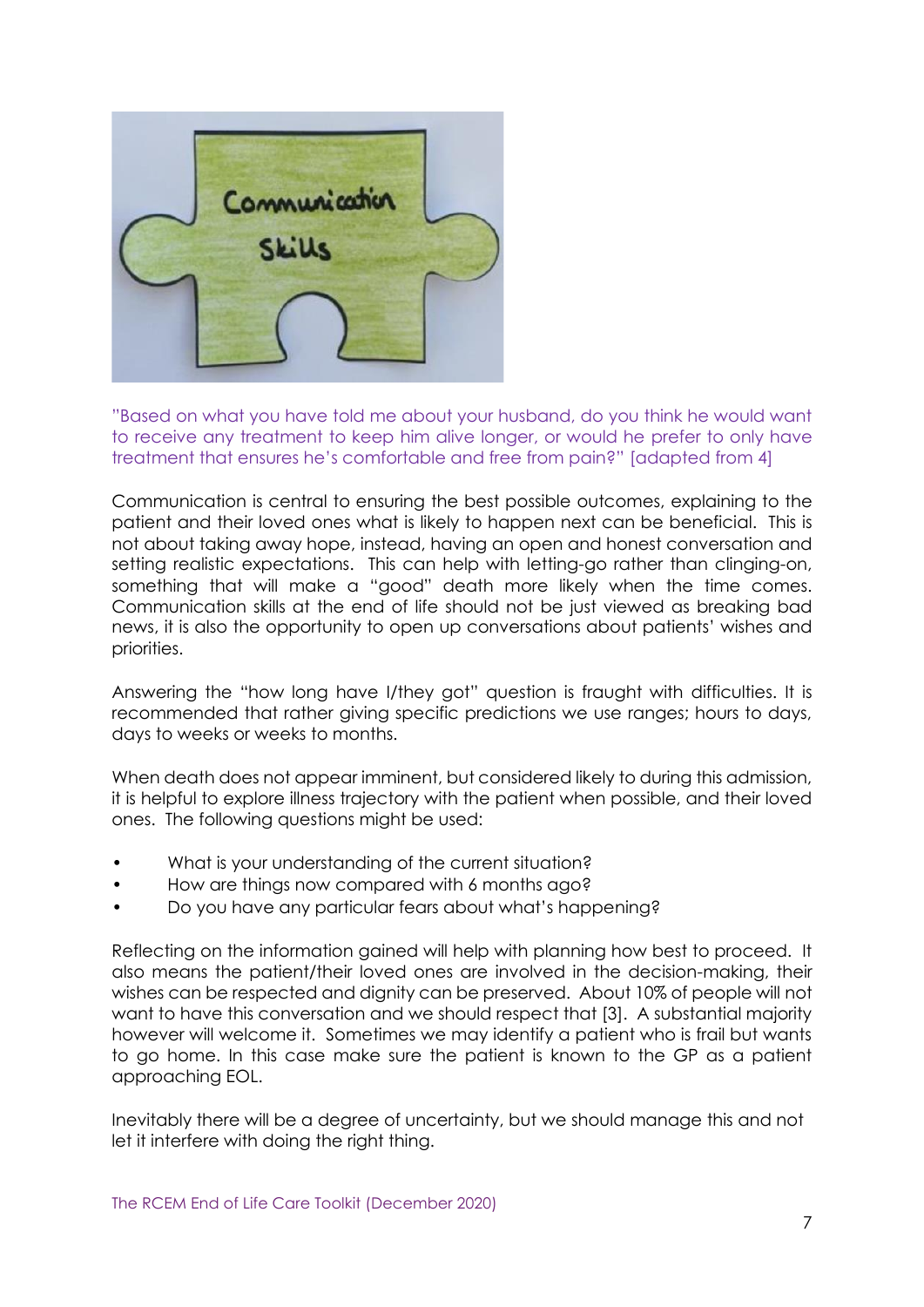### **Managing Uncertainty**

#### "The situation is serious, your mum is sick enough that she may die"

A more common scenario in Emergency Medicine is to be presented with a patient whose recovery is uncertain, for example frail older adults with sepsis or exacerbations of COPD. We recognise that there is a significant chance that they may not survive, but the situation has some potential for reversibility and is not without hope. In these circumstances we should acknowledge the uncertainty in discussions with the patient and their loved ones and involve them in decision making about their future. Our language needs to be clear and thus avoid euphemisms; the phase "sick enough to die" is a simple and unambiguous way to convey the seriousness of a situation [5].

For example: "you have a very serious chest infection, I can see from the blood tests that we took from your wrist that your body is struggling to cope, and you are so sick that you may die. [Pause] I am hoping that with the antibiotics we are giving you, and with more of these nebulisers, we will see an improvement in your condition so we can get you well enough to get back home. If we don't see things improve with this treatment and you became more unwell, it is really important for me to know and understand what is important to you in these circumstances….."

Sharing information about a poor prognosis is not easy. It is useful to establish what they want to know, for example; are they someone who likes all the detail, or just the headlines? [6]

Our brains are programmed to be disproportionately upset when we lose things, this is a cognitive bias known as loss aversion. With this in mind, we should phrase our conversations about ceilings of care and resuscitation status in a way that does not play to this bias. For example, instead of "there is nothing more we can do", use "I am sorry to tell you that your wife is deteriorating despite our treatment, she is dying [pause]. I think it is time we change our focus of care and now concentrate on ensuring she is comfortable and is not distressed or in pain".

Vulnerable groups, such as those with a cognitive impairment or learning disability, sometimes receive a poorer standard of care. We must pay particular attention to how we communicate, and be receptive to both verbal and non-verbal cues. Involving their loved ones and carers will help us understand how they take in information and express themselves, so we are best able to identify their needs and wishes. [7]

Breaking bad news over the telephone and from behind layers of personal protective equipment has been increasingly necessary during the Covid-19 pandemic; both situations challenge our communication skills because we lose the subtleties of facial expression and body language. If talking over the telephone, check now is a good time to talk, use short sentences at a slower pace and check understanding frequently, because just as they cannot see your body language, you cannot see theirs.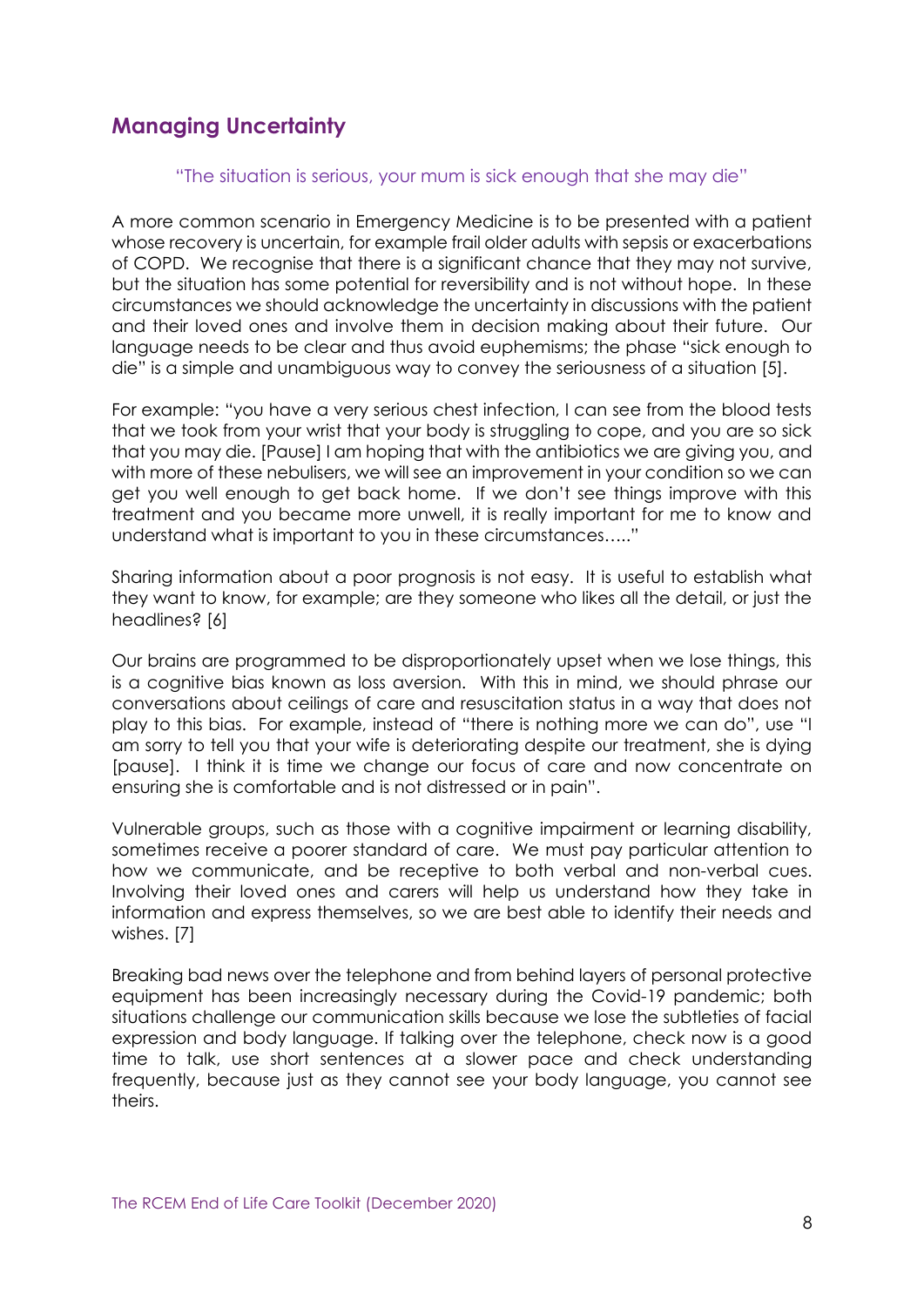[RED-MAP Communication Tool \(Covid-19\)](https://www.ec4h.org.uk/covid-19-effective-communication-for-professionals/) [Evidence Based Advice for difficult conversations \(Covid-19\)](https://www.realtalktraining.co.uk/app/uploads/2020/03/COVID-19-Evidence-based-advice-for-difficult-conversations-2.pdf) [RED-MAP Difficult conversations](https://www.rcem.ac.uk/docs/RCEM%20Guidance/RED_Difficult_Conversations.pdf) [Communicating terrible news: St Emlyn's blog post](https://www.stemlynsblog.org/communicating-terrible-news-can-we-do-it-better-liz-crowe-at-st-emlyns/) [ED Breaking bad news checklist \(Covid-19\)](https://www.rcem.ac.uk/docs/RCEM%20Guidance/Breaking_bad_news_checklist_covid.pdf)

[Phone conversations with relatives](https://www.rcem.ac.uk/docs/RCEM%20Guidance/Phone_conversations_with_relatives.jpeg)

[Caring for people with learning disabilities at the end of life](https://www.mariecurie.org.uk/professionals/palliative-care-knowledge-zone/equality-diversity/learning-disability)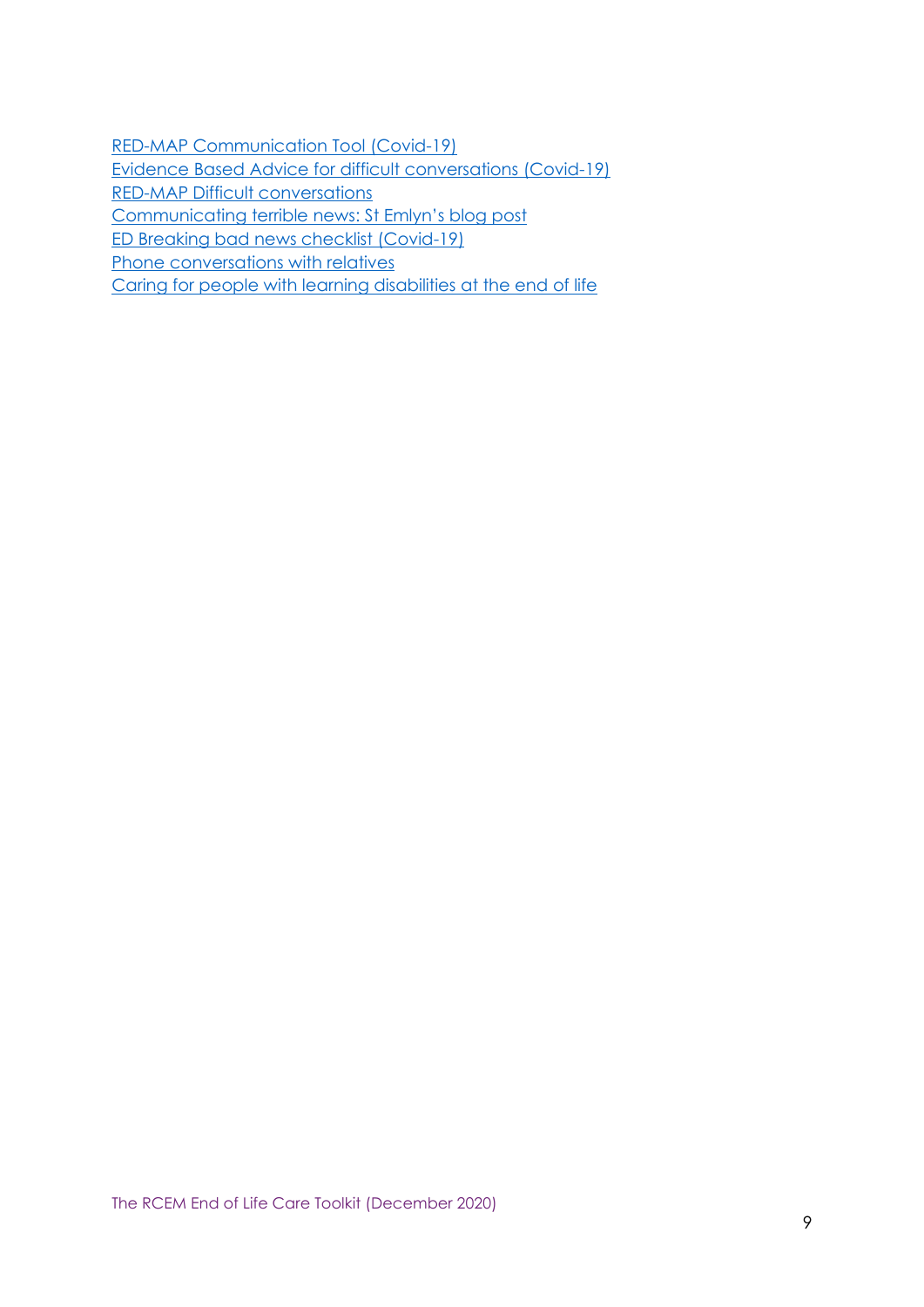

# **Understanding and Respecting the Patient's Wishes**

"What do I need to know about you as a person to be able to care for you best today?"

"Given all that has been happening to you and your health what are your thoughts about what might lie ahead and how you would like to be cared for and treated?"

#### "If your mum could talk to me now, what would she tell me she wanted?"

As well as asking the asking the patient or their family what their wishes are, we should try and establish if there are any existing decisions or statements of preference about end of life care and plan accordingly. This may be in the form of a community anticipatory care plan, an advanced directive (aka "living will"), a ReSPECT form, a Lasting Power of Attorney for Health and Welfare or documentation held by the patient's GP / care home /Electronic Palliative Care Coordination System (EPaCCS). Nominated decisions-makers (LPAs) can be really important in ensuring that a patient's final wishes are followed and should not just be viewed as a legal formality. Reassuring the patient that you are doing all you can to find their care plans and speak with their attorneys or family members is really important.

#### Care Planning and CPR Decisions

The RCEM End of Life Care Toolkit (December 2020) Note that a "Do Not Resuscitate" or DNACPR order only relates to CPR in the event of cardiac arrest. It does not proscribe / limit any other procedure or intervention and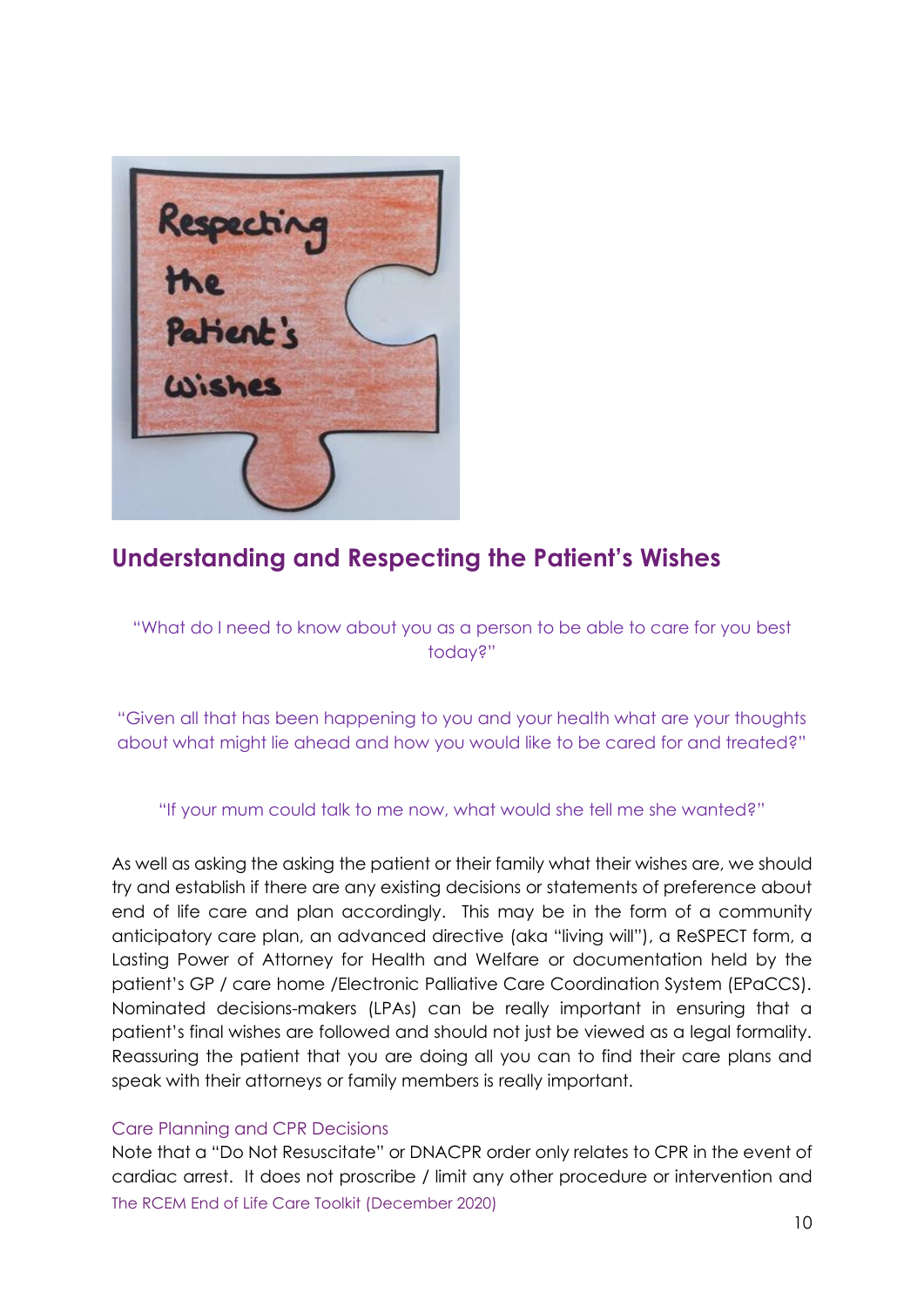therefore fails to address other important end of life issues. Patients at risk of deterioration and dying should have an individualised treatment escalation / limitation plan made to reduce their risk of being subjected to harmful over treatment [8]. This includes interventions that might be burdensome, futile or contrary to their wishes. When this is done, the patient is also more likely to have their palliative care needs addressed. The ReSPECT process (see link below) creates personalised recommendations for a person's clinical care and treatment in a future emergency in which they are unable to make or express choices. These recommendations are created through conversations between a person, their families, and their health and care professionals to understand what matters to them and what is realistic in terms of their care and treatment.

#### Goals of Care

Any plan made for the patient should document what the goals of care are. These might be along the lines of "establish pain control" or perhaps "get home as soon as is practical". A decision regarding an appropriate escalation of care is also necessary; this should take into account the proposed benefits and be balanced against potential burdens of treatment, the patient's capacity to recover and the patient's values and wishes [9]. For this to take place, an understanding of the patient's pre-existing conditions and an assessment for the presence and degree of frailty is necessary. The Clinical Frailty Score is a useful tool for assessing and describing degrees of frailty, however, it is not suitable for assessing appropriateness of escalation to critical care in patients with stable long-term conditions (for example cerebral palsy), learning disabilities or autism and individualised assessment of frailty is required [10].

#### Escalation of Care

If it would be inappropriate to admit the patient to the Intensive Care Unit then this should be documented. In some cases, transfer to High Dependency may also be inappropriate, particularly if this meant being subjected to treatments which were unlikely to be of benefit to the patient and in fact cause distress. Making and documenting these decisions in the ED means that the patient is less likely to come to harm on the wards due to inappropriate escalation.

#### Preferred Place of Care

Someone's preferred place of care should also be considered. Very few people want to die in hospital and in certain circumstances, all be it a minority of cases for our ED population, we may be in a position to fulfil their wishes. Every ED should know how to access their local hospice and community palliative care team for those few patients that may be stable enough to transfer out of the hospital environment.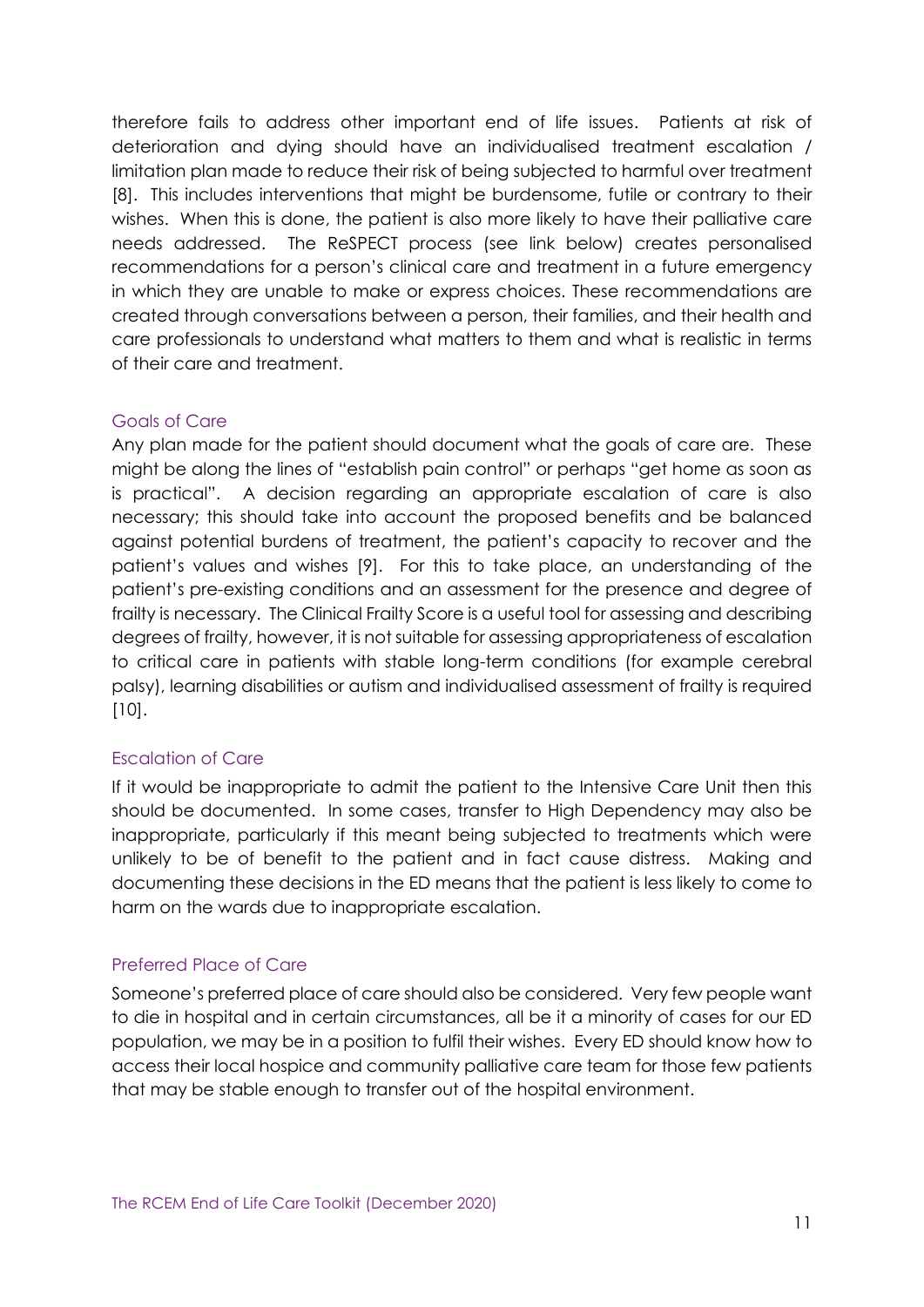# **Lack of Capacity**

Once a patient is deemed to have lost capacity to make a decision about medical treatment, appropriate legal frameworks should be followed; in England and Wales the Mental Capacity Act (2005), in Scotland the Adults With Incapacity Act (2000), and in Northern Ireland the Mental Capacity Act (2016).

Have they written an Advance Decisions to Refuse Treatment? Have they appointed a Lasting Power of Attorney for Health and Welfare through the Office of the Public Guardian to make decisions on their behalf? If yes, decisions must be made accordingly. If not, we must make decisions in their **best interests**. To do this, we will need to look for any written statements of wishes and preferences and speak to family members to understand who they are as a person and what their priorities and preferences have been when they were involved in decisions about their care.

# **Organ and Tissue Donation**

One "end of life wish" that many of us have considered, discussed, and hopefully formally recorded, is that of whether or not we would want to be an organ/tissue donor after we have died. Consideration of organ/tissue donation should be a routine part of end of life care in the ED not simply to help those outside of our care awaiting vital organs, but as a way of honouring the end of life wishes of the patient in front of us.

Organ donation legislation differs throughout the UK:

The legislation (December 2015) for Wales is 'deemed consent'. This means that if the patient has not registered an organ and tissue donation decision (opt in or opt out), the patient will be considered to have no objection to becoming a donor. In England (May 2020) there is an opt out system which works on the understanding that all adults agree to become organ donors when they die, unless they have made it known that they do not wish to donate. From March 2021 Scotland will be adopting a similar 'opt out' system. In Northern Ireland the current legislation is to opt in to organ and tissue donation through the NHS Organ Donor Register and patients sharing their decision with their family.

The opportunity to donate organs is uncommon from the ED, as most donors die on an Intensive Care Unit. For any patient for whom a decision has been made to withdraw life-sustaining treatment, a discussion should be held with the Specialist Nurse for Organ Donation (SNOD) to consider suitability and see if they have recoded their wishes on the NHS Organ Donor Register. If the patient would be an appropriate candidate, a joint approach with a SNOD should be made to the loved ones, and not discussed without their expertise on hand to support.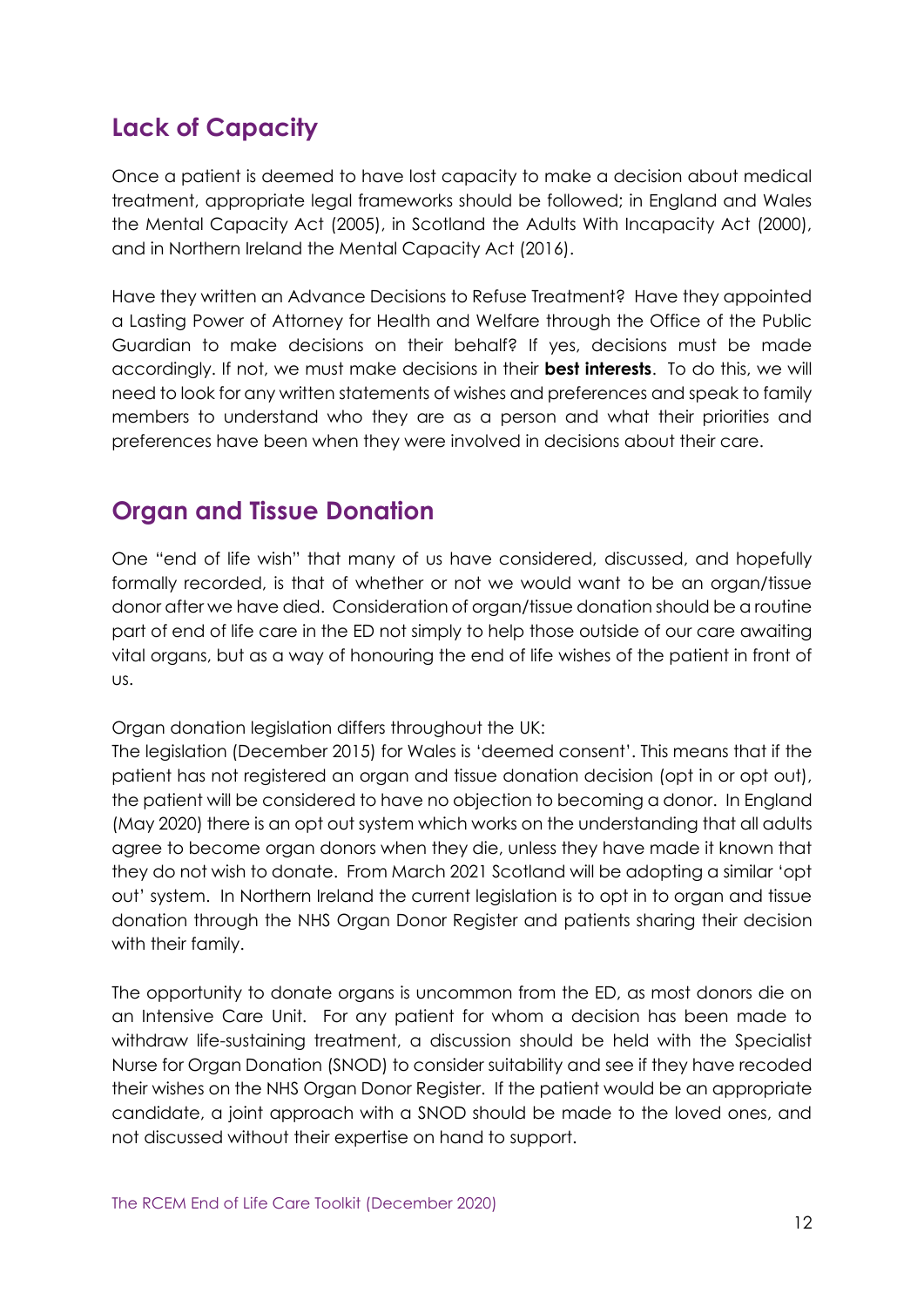Unlike organ donation, almost everyone can donate tissues after death. Tissues such as tendons, skin, corneas and heart valves can be life transforming to recipients. They can be retrieved up to 24-48 hours after death. Discussing and providing information about tissue donation should be a normal part of post bereavement care. The [National Referral Centre](mailto:tissue.donation@nhsbt.nhs.uk) (0800 432 0559) are able to offer guidance about individual referrals and support departments with relevant resources.

- [Hospital Anticipatory Care Plan](https://www.rcem.ac.uk/docs/RCEM%20Guidance/HACP%20At%20Point%20of%20Admission%20August%202018.pdf)  NHS Lanarkshire
- [Respect Form](https://www.resus.org.uk/respect)
- [Organ Donation: identification and referral guide](https://nhsbtdbe.blob.core.windows.net/umbraco-assets-corp/17645/identification-and-referral-of-potential-organ-donors-18072019.pdf)
- [Guidance on DNACPR Decision making](https://www.gmc-uk.org/ethical-guidance/ethical-guidance-for-doctors/treatment-and-care-towards-the-end-of-life/cardiopulmonary-resuscitation-cpr)
- [Guidance on Best Interests Decision Making](https://www.bma.org.uk/media/1850/bma-best-interests-toolkit-2019.pdf)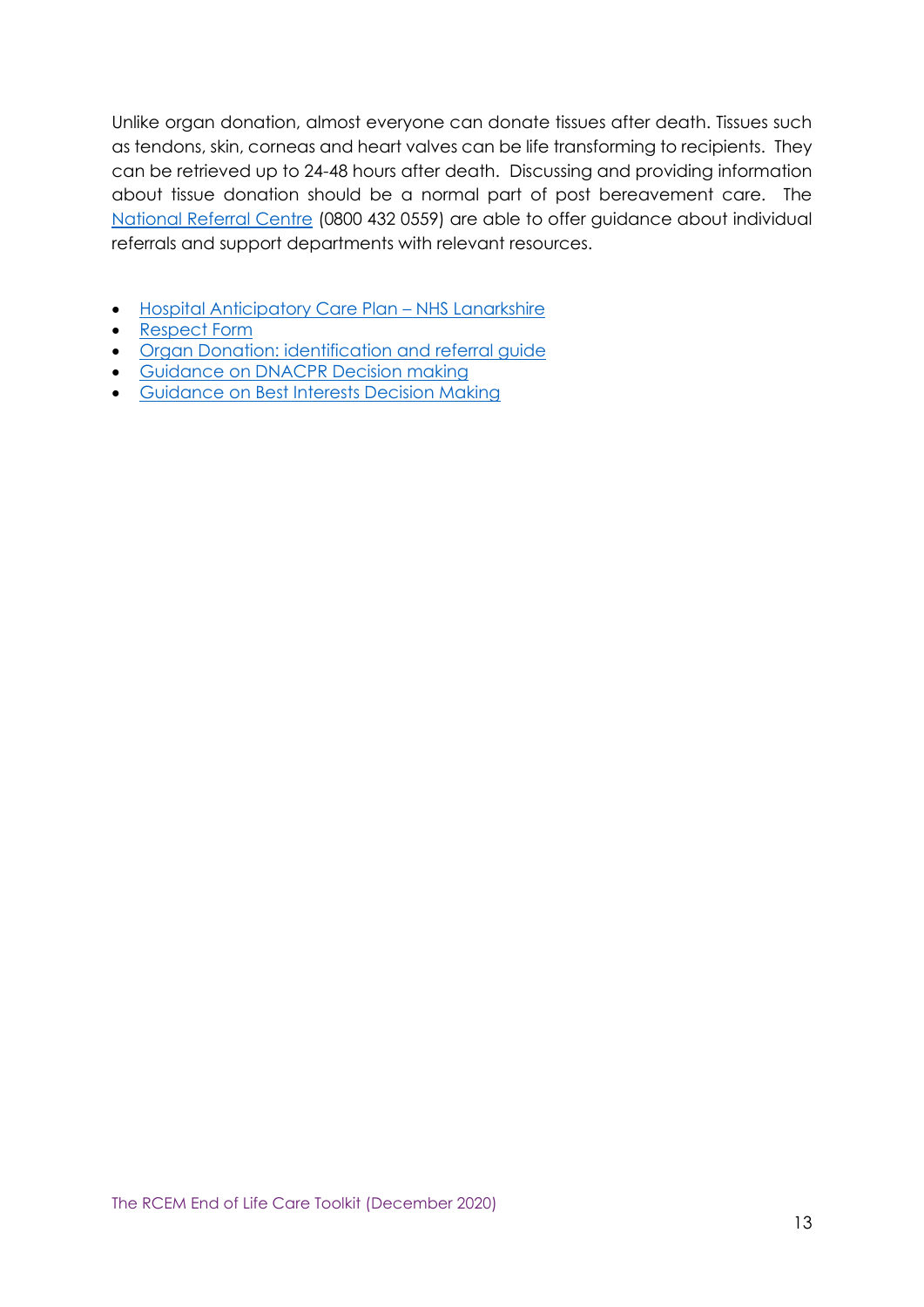

At the end of life there can be troubling and distressing symptoms that we are able to alleviate with simple measures and treatments.

#### **Non-pharmacological techniques for symptom management**

- ➢ **Breathlessness:** The feeling of air moving over their face can provide great relief, so opening a window or introducing a fan to the room can be refreshing. Fans, however, should be avoided in infectious diseases, such as Covid-19, because of the risk of dispersing infectious droplets.
- ➢ **Acute Haemorrhage:** Using dark coloured towels to absorb the blood can reduce the visual and psychological impact on the patient and any family present.
- ➢ **Agitation:** Nurse in a calm, quiet, low stimulation environment. Look for and address causes of pain or distress, such as a full bladder, full rectum or wet bed. Playing someone's favourite music through a relative's smart phone can have a soothing and calming effect.
- ➢ **Respiratory Secretions:** Repositioning may settle the noise of uncleared secretions as can gentle suction to the oropharynx. Secretions are rarely troublesome to the patient themselves; simple reassurance can go a long way in alleviating the family's distress.
- ➢ **Pain:** Explanations to facilitate understanding of the nature of the pain and the nature and expectations of treatment often allow patients to cope better. [11] Covering open wounds or sores can provide relief, as does splinting fractures.

#### **Pharmacological therapies**

Most Trust's will have easy to navigate algorithms for common symptoms such as pain, breathlessness and agitation that can be incorporated into ED care. These symptoms should be anticipated and appropriate prescriptions made so nursing staff are able to treat symptoms as they arise.

For example

- ➢ MORPHINE 2mg s/c, hourly PRN for pain and / or breathlessness
- ➢ MIDAZOLAM 2mg s/c, hourly PRN for anxiety / agitation

The RCEM End of Life Care Toolkit (December 2020)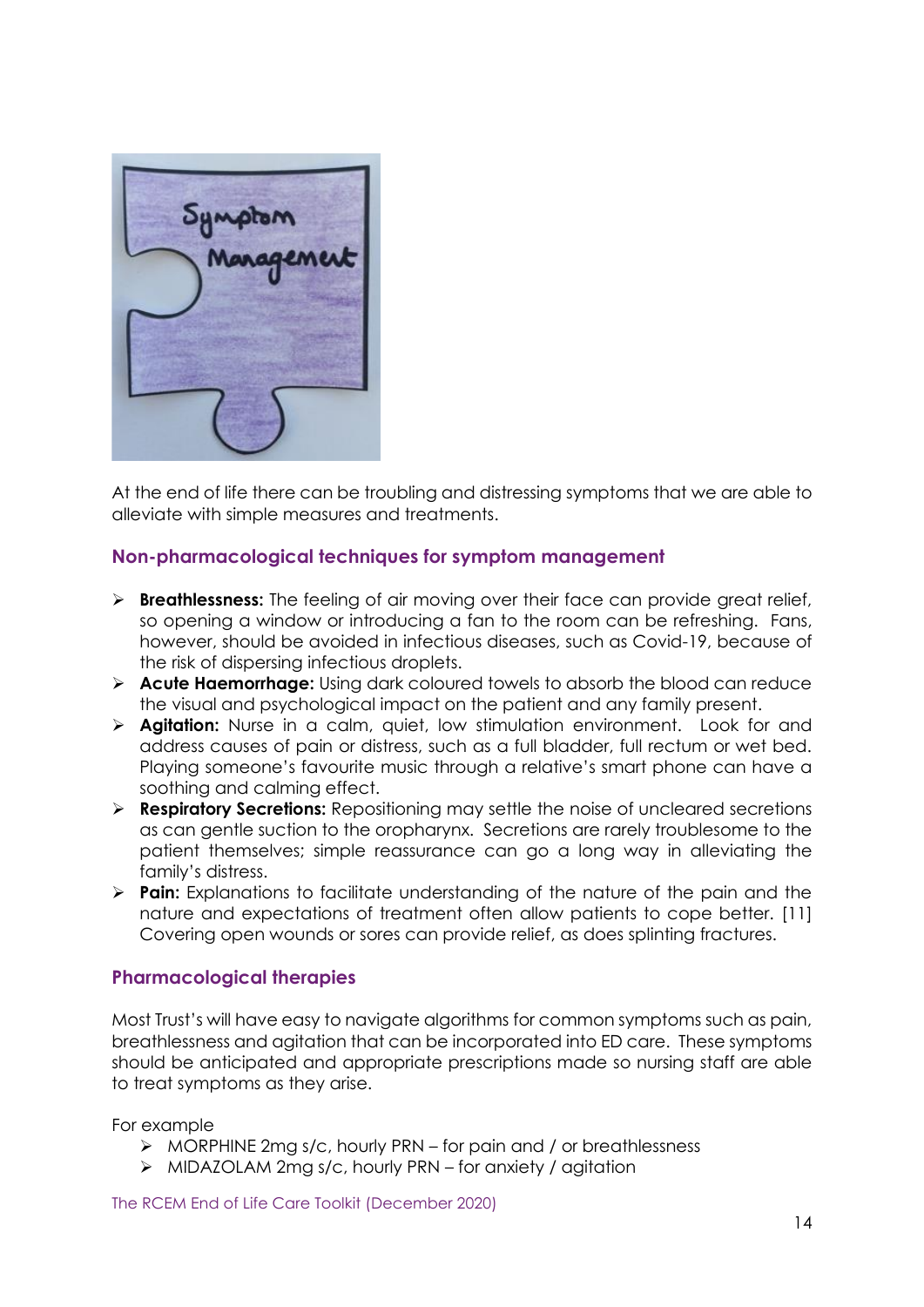- ➢ HYOSCINE BUTYLBROMIDE 20mg s/c, maximum of 6 doses in 24hrs for secretions
- ➢ LEVOMEPROMAZINE 2.5mg (two point five) s/c, 8 hourly PRN for nausea
- ➢ HALOPERIDOL 2mg s/c, 12 hourly PRN for agitation / delirium

In some cases where patients have expressed a wish not to spend their last days in hospital, it may be possible to discharge a patient home (or to a care home) from the emergency department. As well as ensuring that the patient will have the appropriate level of family and community support, departments should consider whether they have the ability to dispense any anticipatory medication, with the appropriate safeguards, that might be needed, be 'in-hours' or 'out of hours'.

At the end of life there can be troubling and distressing symptoms that we are able to alleviate with simple measures and treatments.

- Pre-emptive Prescribing Brighton and [Sussex University Hospitals](https://www.rcem.ac.uk/docs/RCEM%20Guidance/Pre-emptive%20medications%20Brighton%20and%20Sussex%202018.pdf)
- Uncontrolled blood loss [Northampton General Hospital](https://www.rcem.ac.uk/docs/RCEM%20Guidance/Uncontrolled%20Blood%20Loss%20Northampton%20General%20Hospital.pdf)
- Covid-19 Lung Disease [Scottish Palliative Care Guidelines](https://www.palliativecareguidelines.scot.nhs.uk/guidelines/symptom-control/end-of-life-care-guidance-when-a-person-is-imminently-dying-from-covid-19-lung-disease.aspx)
- [Managing breathlessness](https://www.rcem.ac.uk/docs/RCEM%20Guidance/Managing_Breathlessness_COVID-19.pdf) (Covid-19)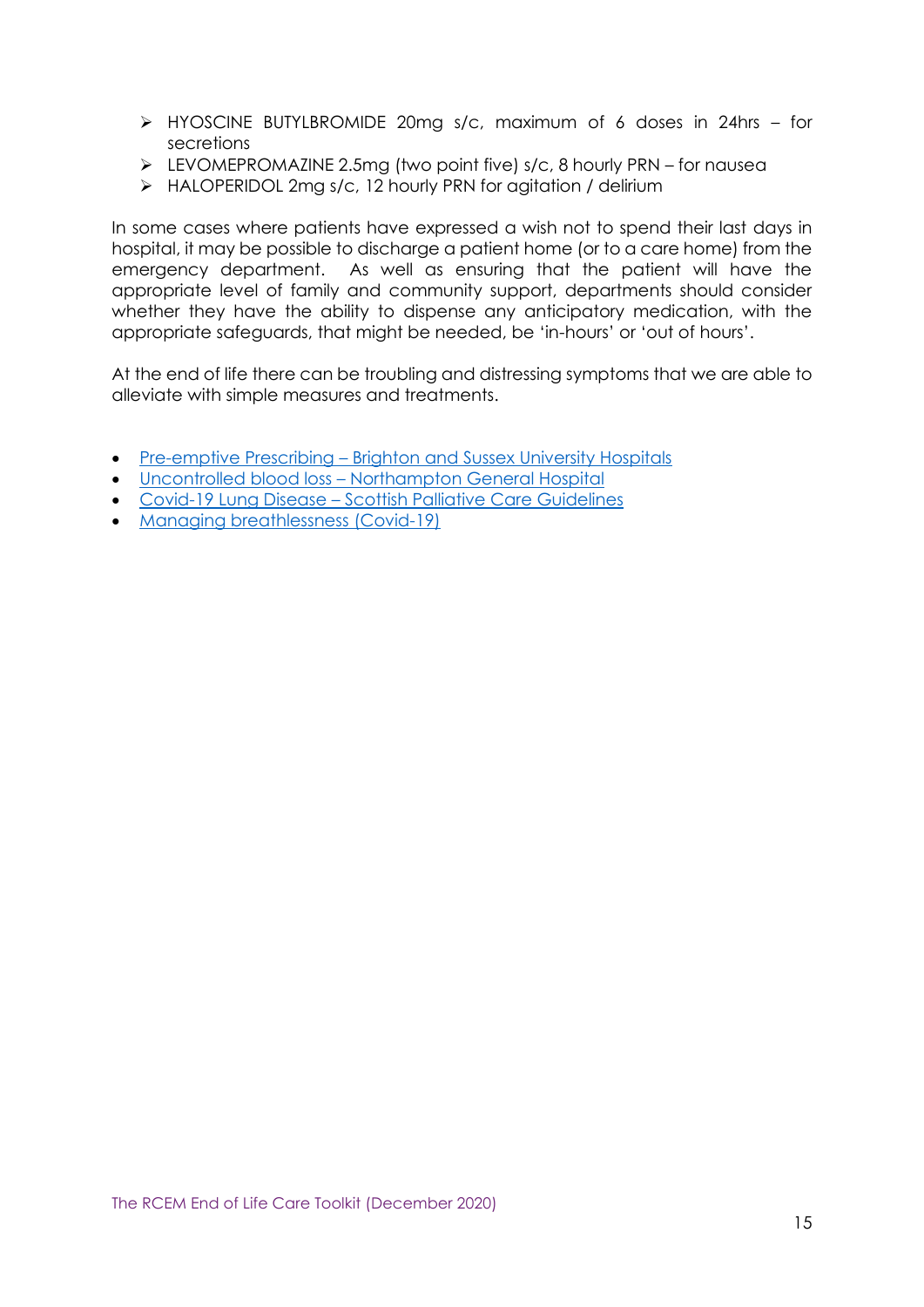

If the patient is identified as near the end of life, stop all non-essential medication, blood tests and physiological observations as they are an unnecessary burden.

Food and drinks should be offered if a patient is awake enough to swallow, though appetite is normally lost as death approaches. Thirst may be troublesome, so oral fluids can offer relief, and clinically assisted hydration can be considered (intravenous or subcutaneous) if the oral route does not relive their symptoms. A dry mouth is a common and distressing problem which is easy to remedy with basic mouth care interventions. Before commencing clinically assisted hydration it is important to check that a patient does not have an advanced decision which specifically refuses it. Spending time with family members, to explain the loss of appetite and thirst as death approaches, may help to allay anxiety that their loved one in 'dying of thirst'.

Assess bladder and bowel dysfunction as this can be an easily ameliorated cause of distress.

Pressure sores develop quickly especially in the frail, they can cause significant pain and therefore should not be neglected even in those who are actively dying. The need for regular turns and the use of appropriate mattresses should be assessed and employed as indicated and tolerated.

- Continuation of Care Form [Northampton General Hospital](https://www.rcem.ac.uk/docs/RCEM%20Guidance/Continuation%20of%20Care%20Form%20Northampton%20General%20Hospital.pdf)
- [Taste for Pleasure](https://fabnhsstuff.net/fab-stuff/SaTH%20gives%20end%20of%20life%20patients%20Taste%20for%20Pleasure)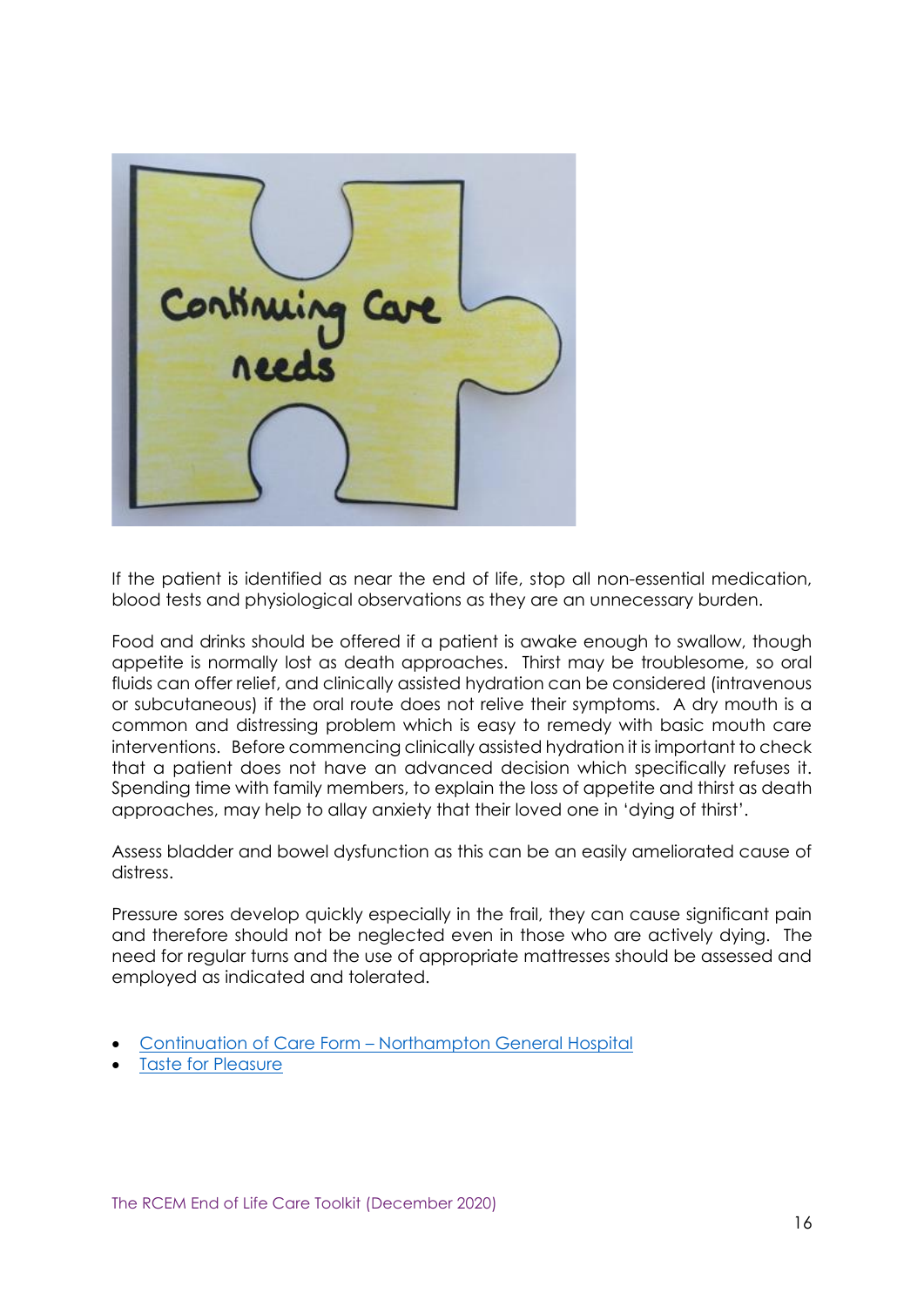

*"Do you have a faith that helps you at a time like this?"* 

*"Are there any spiritual rituals or customs you would like to have performed?"* 

#### *"Are there pieces of jewellery or religious objects that should not be touched or removed?"*

Spirituality is an important part of life for many people, and providing spiritual support in death can be just as important to some people as good symptom control. People who do not hold a particular religious affiliation may also require pastoral support in times of crisis. [12] Asking about spiritual needs should be a routine part of end of life care in the ED.

EDs should make strong links with their hospital's Chaplaincy Team as they will be able to provide support to those of many different faith groups and also those with no faith.

Detailed knowledge or experience of someone's faith or culture is less important than a sensitivity to the fact that their needs may be different to our own. [13] We should be careful to avoid cultural stereotypes but remain confident that compassion, care and interest in someone's spiritual needs will transcend all faith groups and cultures.

• [Religion or Belief: a practical guide for the NHS](https://webarchive.nationalarchives.gov.uk/20130123195548/http:/www.dh.gov.uk/en/Publicationsandstatistics/Publications/PublicationsPolicyAndGuidance/DH_093133) Pages 29-31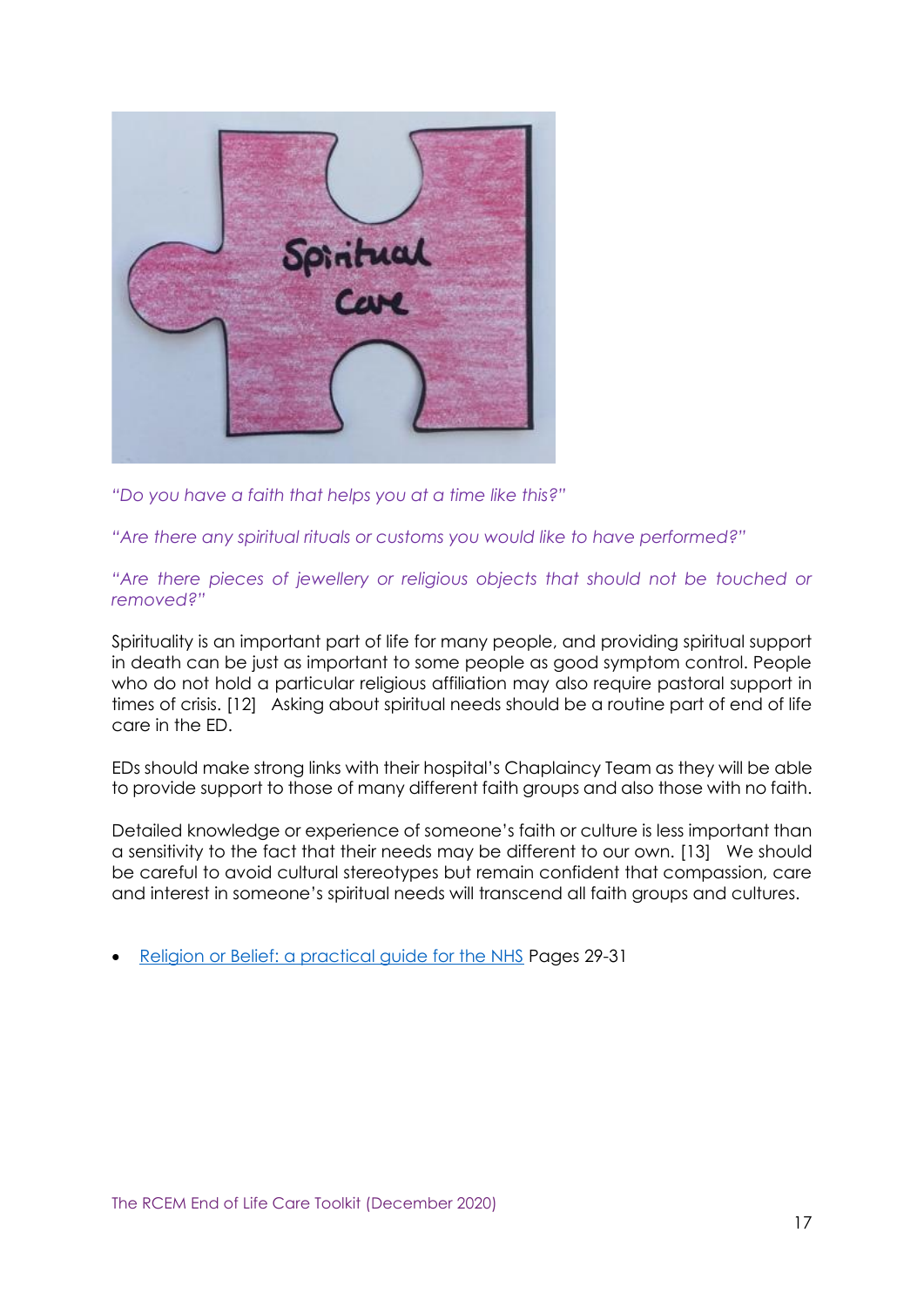

#### No one should die alone

Proactive management of end of life care is essential both for patients and their families, this may involve the use of side-rooms as well as increased frequency of checks. For some with troubling symptoms that are being actively managed this may involve multiple checks times per hour, and for those with more stable symptoms, every few hours. Ask about worries or fears, taking time to listen and respond.

Many loved-ones need to feel helpful and to know their contribution is valued; involving them in tasks such as mouth care or hydration can be beneficial to all. [14] Others may see this type of task as a burden so no expectations should be placed on the family, but a simple invitation made so they know they are welcome to be involved if they and their loved one would like.

For those without family present, effort should be made for a member of staff to sit with them so they are not alone. Given the pressures in EM this may mean seeking help from outside the ED and asking for a member of staff to be released from other less acute areas of the hospital to sit with a dying patient. Resources such a video conferencing can be used to facilitate patients and families seeing and speaking to each other if circumstances prevent them being together in person.

Providing loved ones with keepsakes such as fingerprints, a print out of the ECG (heart beat in a bottle) or locks of hair, are often well received by families. [15] Like all aspects of care, this should be discussed with individuals beforehand, as for some, well intended actions such as providing a lock of hair, may not be culturally or spiritually appropriate.

The RCEM End of Life Care Toolkit (December 2020) It should be recognised that staff may need emotional support when caring for people at the end-of-life. This is already embedded in our consciousness after events such as a paediatric cardiac arrests where debriefs are a routine part of practice. We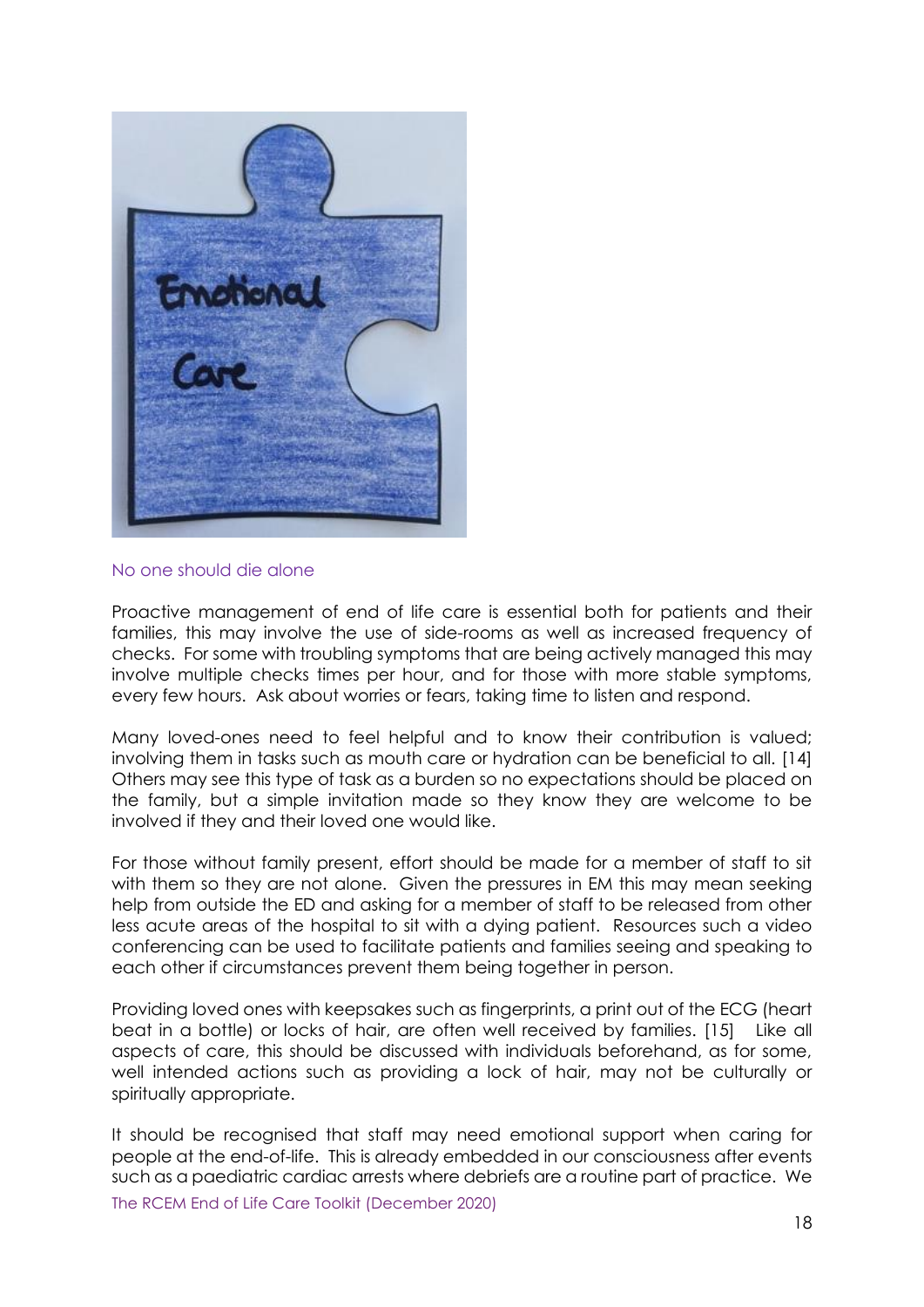must be cognisant that we and our colleagues may find ourselves affected by more "run of the mill" cases, especially if there are similarities with our own personal circumstances or history. Staff should know what mechanisms are in place to support them if they find themselves in difficulty.

Displaying humanity and empathy are key behaviours; being able to embrace the patient's experience or walking in another person's shoes is considered vital to good patient experience. These situations often raise challenges to even the most experienced clinicians; having to control their own feelings and recognising the need to 'step back' and reflect. [16]

[Bereavement Pack Example](https://www.rcem.ac.uk/docs/Local%20Guidelines_Audit%20Guidelines%20Protocols/Bereavement_pack_2020.pdf) Support for Families – [Northampton General Hospital](https://www.rcem.ac.uk/docs/RCEM%20Guidance/Supporting%20Families%20Northampton%20General%20Hospital.pdf) [Information for families "Coping with dying" leaflet –](https://www.rcem.ac.uk/docs/RCEM%20Guidance/Coping%20with%20Dying.pdf) NHS Lanarkshire [Support for Families Bereaved by Suicide](https://www.nhs.uk/Livewell/Suicide/Documents/Help%20is%20at%20Hand.pdf) Debrief Toolkit – [Royal Derby Hospital](https://www.rcem.ac.uk/docs/RCEM%20Guidance/Staff%20debrief%20toolkit%20-%20Derby%20and%20Burton%202018.pdf) [Psychological first aid](https://learn.nes.nhs.scot/28064/psychosocial-mental-health-and-wellbeing-support/taking-care-of-myself/psychological-first-aid) – NHS Scotland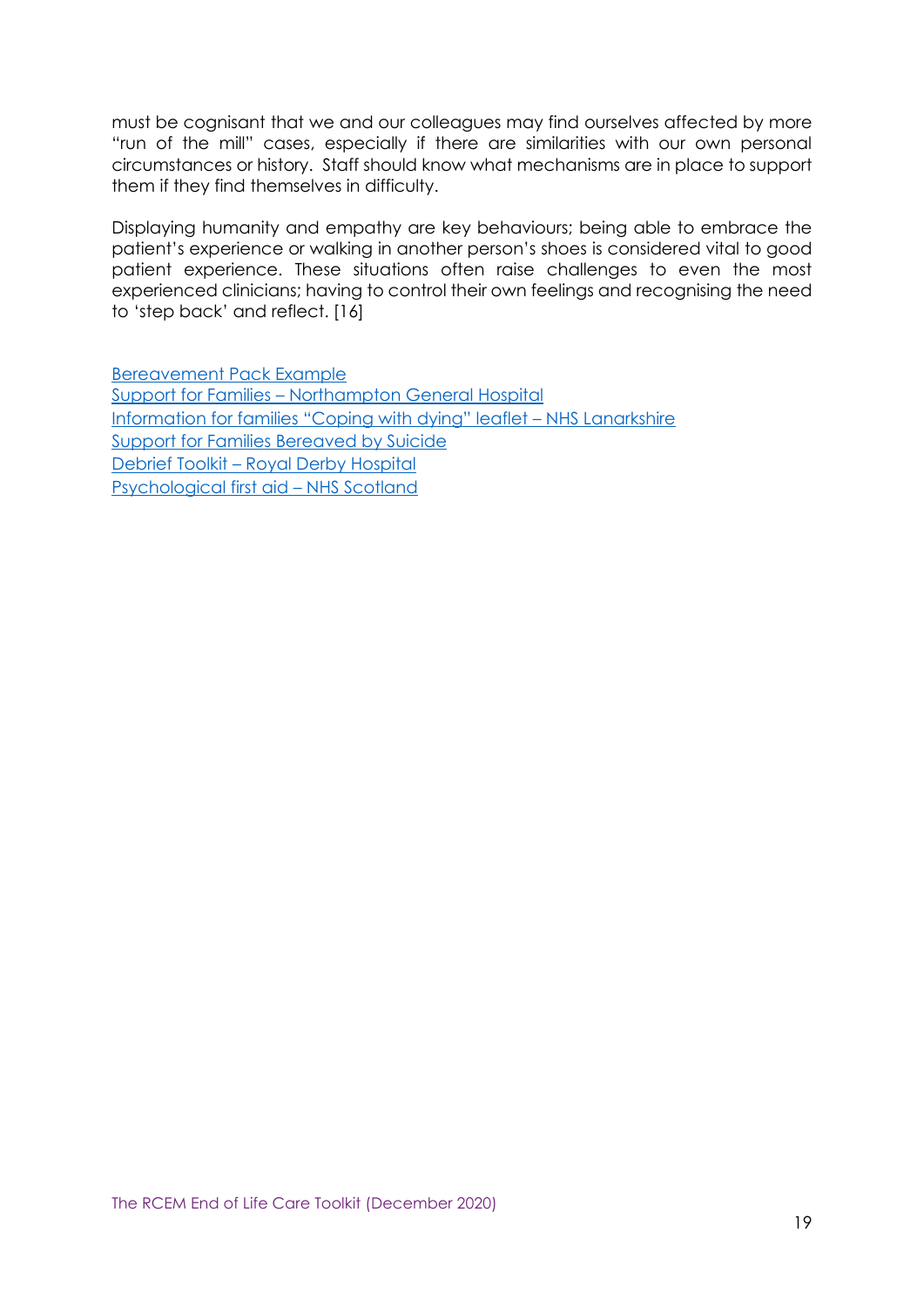

In our routine ED practice we work within the framework of various pieces of legislation, such as the Mental Capacity Act (2005) in England and Wales, The Adults With Incapacity Act (2000) in Scotland, and The Mental Capacity Act (2016) in Northern Ireland. We will be familiar with making an assessment of capacity for a specific decision and how to make a best interests decision in the absence of an appointed attorney. This is especially relevant for those who are at the end of life.

After a patient has died, we also have specific legal responsibilities that will be less familiar to those working in other palliative care settings, specifically referral mechanisms to the Coroner or Procurator Fiscal and the preservation of evidence in forensic cases. These systems and recommendations will vary depending on the local systems and forensic pathology service.

- [Confirmation of Lasting Power of Attorney](https://www.gov.uk/view-lasting-power-of-attorney)
- [Guidance on Coronial Referrals](https://www.gov.uk/government/publications/notification-of-deaths-regulations-2019-guidance)
- [Sudden Unexpected Death in childhood and Infancy](https://www.rcpath.org/resourceLibrary/sudden-unexpected-death-in-infancy-and-childhood-report.html)
- [Guidance on completion Medical Certificate Cause of Death \(MCCD\)](https://www.gov.uk/government/publications/guidance-notes-for-completing-a-medical-certificate-of-cause-of-death)
- [Reporting Deaths to the Procurator Fiscal](https://www.copfs.gov.uk/investigating-deaths/deaths)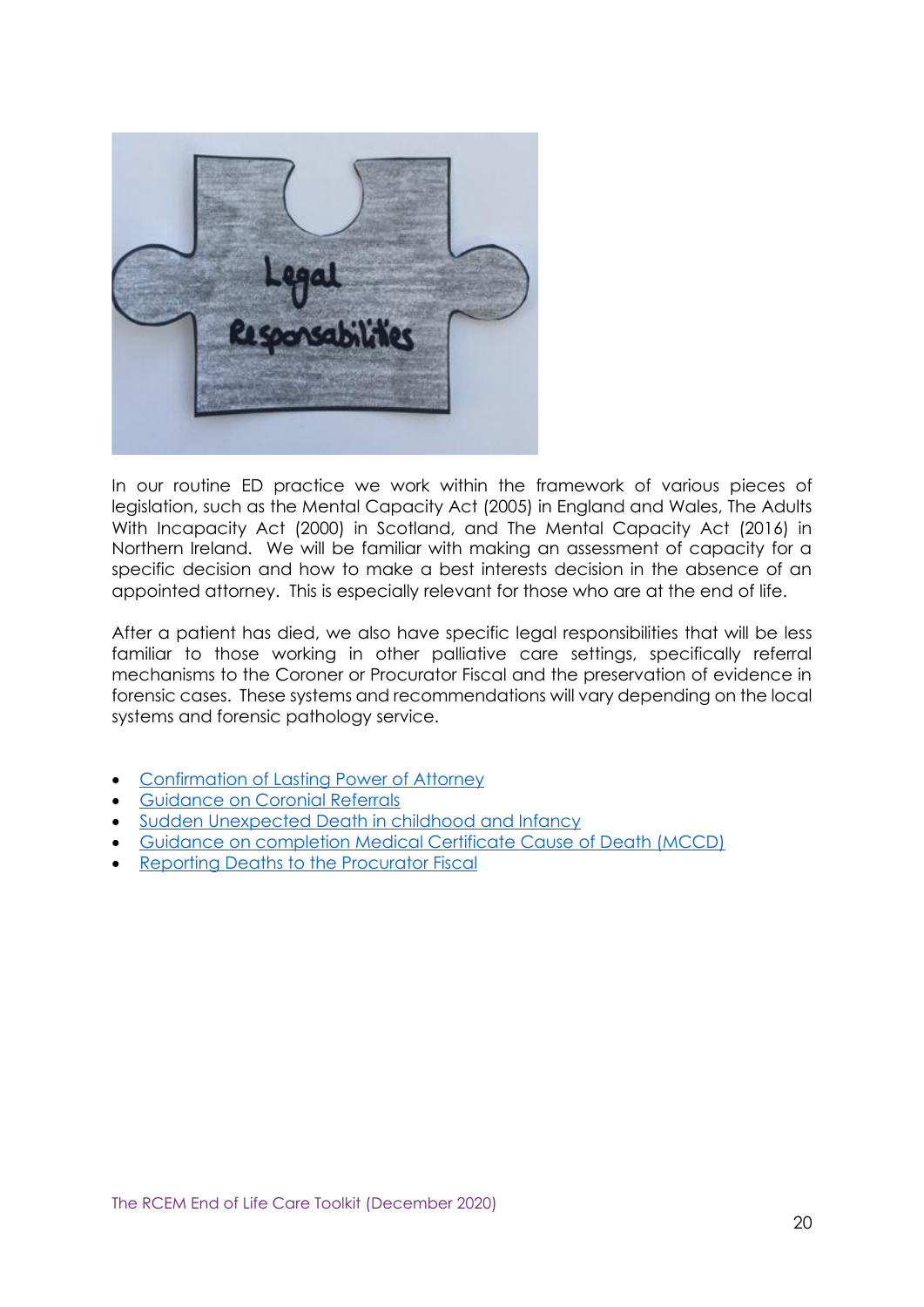

Bereavement meetings are offered by many EDs, where families are invited to return to meet senior clinicians as an opportunity to ask questions or seek clarification on events. It may be that information was not available on the day their loved one died, or that information was provided but the family were not able to take it in due to the distress of the situation. A number of methods have been adopted to offer this invitation; letters sent to the next-of-kin 4-6 weeks after the death has been shown to be a successful format. [17] Whilst there may be a low response rate to these invitations, each one has the potential to make a difference by the expression of care that is conveyed. [13]

• [Bereavement meeting SOP and](https://www.rcem.ac.uk/docs/RCEM%20Guidance/SOP%20for%20Post%20Bereavement%20Meetings%20Northampton%20General%20Hospital.pdf) Condolence Letter template – Northampton [General](https://www.rcem.ac.uk/docs/RCEM%20Guidance/SOP%20for%20Post%20Bereavement%20Meetings%20Northampton%20General%20Hospital.pdf) Hospital

# <span id="page-20-0"></span>**Additional training resources**

<https://www.e-lfh.org.uk/programmes/end-of-life-care/>

Dawood M. End of life care in the emergency department. Emerg Med J 2020;37:273– 278. doi:10.1136/emermed-2019-208632

[https://www.rcn.org.uk/professional-development/professional-services/end-of-life](https://www.rcn.org.uk/professional-development/professional-services/end-of-life-care-and-wellbeing-for-the-nursing-and-midwifery-workforce)[care-and-wellbeing-for-the-nursing-and-midwifery-workforce](https://www.rcn.org.uk/professional-development/professional-services/end-of-life-care-and-wellbeing-for-the-nursing-and-midwifery-workforce)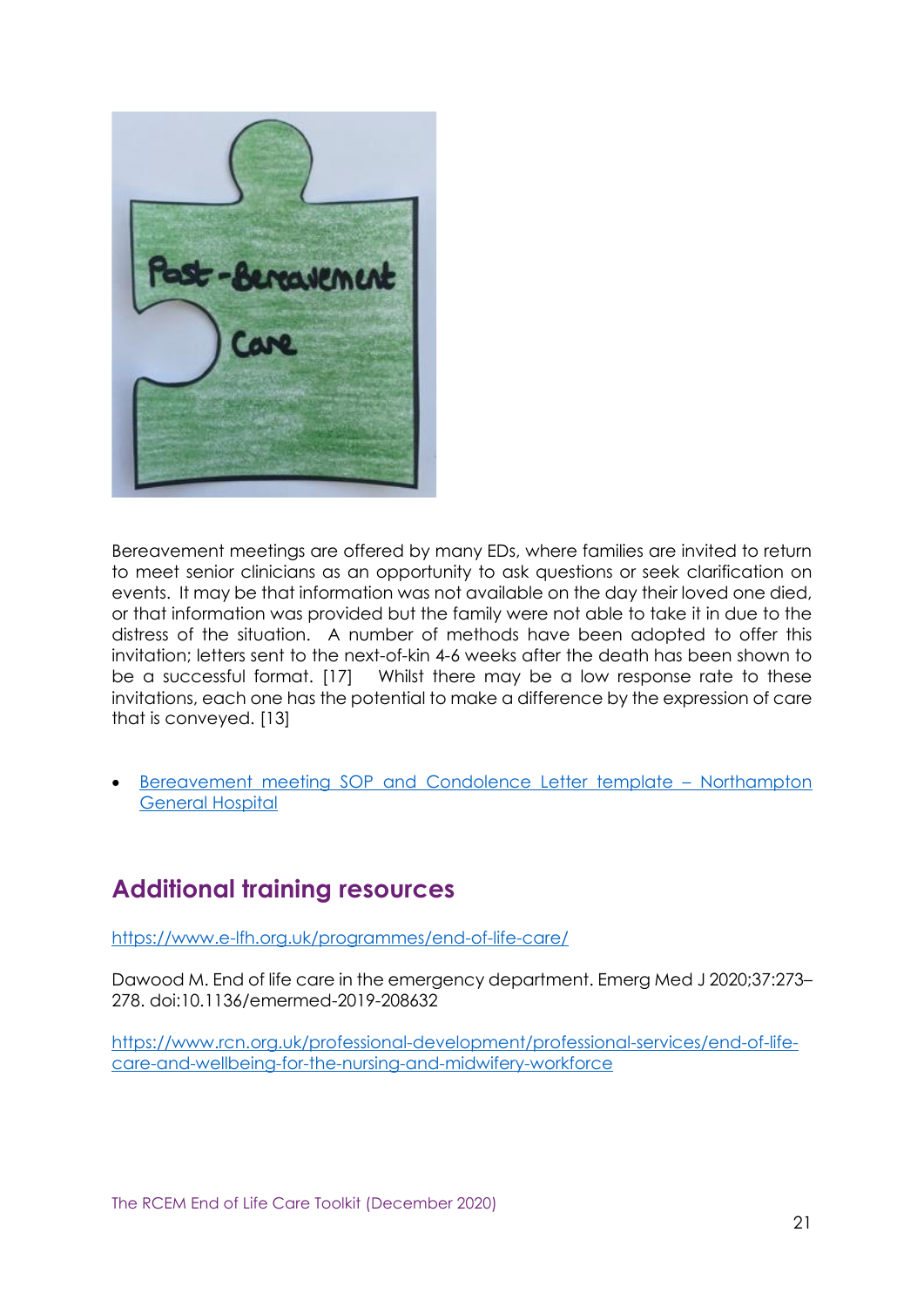## <span id="page-21-0"></span>**Departmental Audit Standards**

- A departmental lead need for End of Life Care
- EoL Training for doctors and nurses covering, but not limited to
	- o Communication skills
	- o Mental Capacity legislation
	- o Organ and tissue donation
	- o Access to
		- Chaplaincy teams,
		- **•** Specialist palliative care team/resources,
		- Hospice and community palliative care pathways
- Treatment escalation plan/anticipatory care plans alongside all DNAR decisions
- Guidelines available for management of common end of life symptoms
- Facilities for providing end of life care to patients and their families
	- o A side room with a door to allow a quiet and private space to deliver end of life care
	- o A relatives room that is private, quiet, has comfortable chairs/sofa, a phone, drinks and access to outside space. [18,19]
	- o A viewing room
- An ED representative on the Trust's Organ Donation Committee
- Post bereavement care Loved ones have a mechanism to ask follow-up questions after leaving the ED
- Systems in place to notify the GP & Medical Records department of a death within 1 working day.
- Governance:
	- o Departmental Mortality Review to retrospectively look at the quality of care of those who die in the ED.
- Hospital M&M to examine if any harms were associated with treatment decision making (or lack thereof) e.g. review of cardiac arrest calls; was it appropriate for the patient to have been for full escalation?

## <span id="page-21-1"></span>**Key words**

End of life care Palliative Care Bereavement Sudden Death Dying Treatment Escalation Plan DNACPR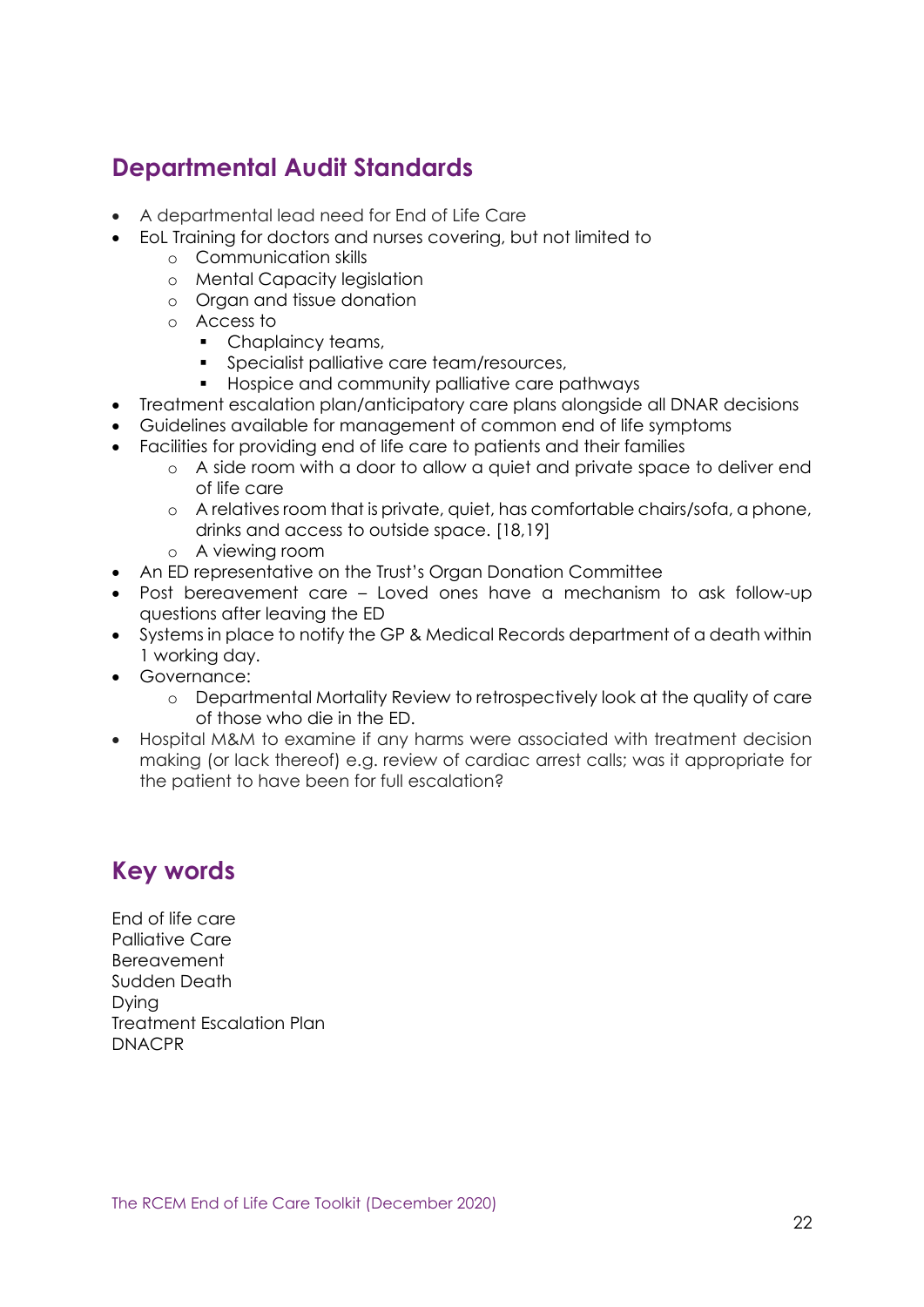## <span id="page-22-0"></span>**References**

1) Limehouse W, et al. A model for Emergency Department end-of-life communications after acute devastating events-part II: Moving from Resuscitative to end-of-life or palliative treatment. Academic Emergency Medicine. Nov 2012. Vol 19 (11) pages 1300-1308

2) Global End of Life Trajectories. Geri-EM: Geri-EM [https://geri-em.com/symptom-management/global-eol-trajectories/](about:blank)

3) Clark D, Armstrong M, Allan A, Graham F, Carnon A, Isles C. Imminence of death among hospital inpatients: Prevalent cohort study. [Palliat Med.](about:blank) 2014 Jun; 28(6): 474– 479.

4) Wang D. Beyond Code Status: Palliative Care Begins in the Emergency Department. Annals of Emergency Medicine. 2017. Vol 69 (4) pages 437-443

5) Mannix K. *With the end in mind*. William Collins, 2018

6) Marchant R. Top tips based on NICE guidance care of dying adults in the last days of life (NG31) For GPs and Primary Care Clinicians [https://www.rcgp.org.uk/clinical-and-research/about/clinical](https://www.rcgp.org.uk/clinical-and-research/about/clinical-news/2017/november/care-of-dying-adults-in-the-last-days-of-life.aspx)[news/2017/november/care-of-dying-adults-in-the-last-days-of-life.aspx](https://www.rcgp.org.uk/clinical-and-research/about/clinical-news/2017/november/care-of-dying-adults-in-the-last-days-of-life.aspx)

7) Delivering end of life care for people with learning disability. 2017 [https://www.england.nhs.uk/wp-content/uploads/2017/08/delivering-end-of-life](about:blank)[care-for-people-with-learning-disability.pdf](about:blank)

8) Lightbody C, Campbell J, Herbison G et al. Impact of a treatment escalation/limitation plan on non-beneficial interventions and harms in patients during their last admission before in-hospital death, using the Structured Judgement Review Method. BMJ Open. 2018;8: e024264. Doi;10.1136/bmjopen-2018-024264

9) Bassford C, Griffiths F, Svantesson M, et al. Developing an intervention around referral and admissions to intensive care: a mixed-methods study. Health Services and Delivery Research, No. 7.39. 2019 Nov. [https://www.ncbi.nlm.nih.gov/books/NBK549975/figure/fig15/?report=objectonly](about:blank)

10) NICE NG159, Critical Care Admission Algorithm Covid-19. March 2020 [https://www.nice.org.uk/guidance/ng159/resources/critical-care-admission](about:blank)[algorithm-pdf-8708948893](about:blank)

11) Bennett M, Forbes K, Faull C. The Principles of Pain Management. In Faull C, Carte Y, Daniels L Eds Handbook of Palliative Care 2nd Edition. Blackwell Publishing (2005) pages 116-149

12) Promoting Excellence in Pastoral, Spiritual & Religious Care. NHS England Chaplaincy Guidelines 2015 [https://www.england.nhs.uk/wp](about:blank)[content/uploads/2015/03/nhs-chaplaincy-guidelines-2015.pdf](about:blank)

The RCEM End of Life Care Toolkit (December 2020)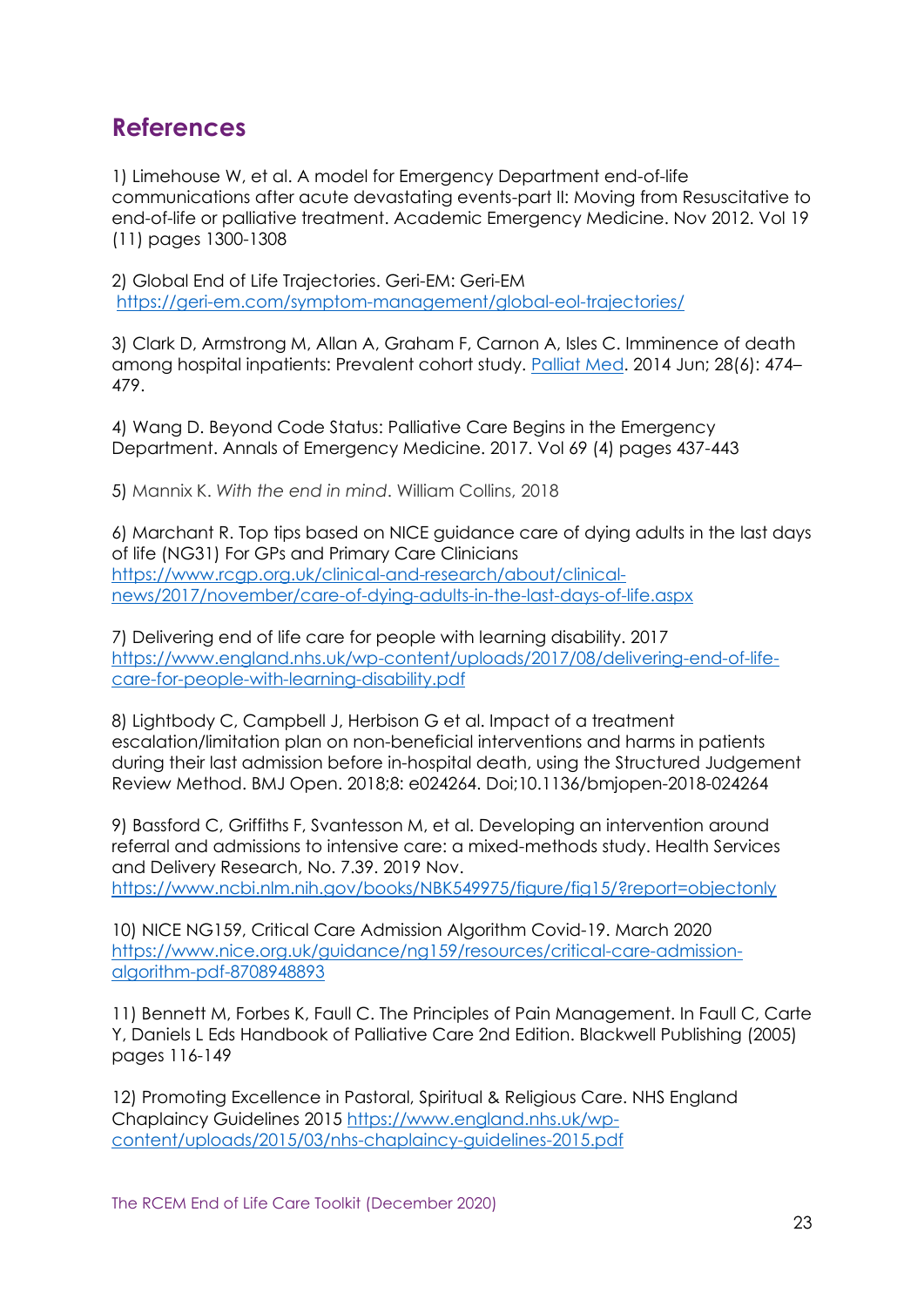13) LeBrocq P et al. Establishing a bereavement program: caring for bereaved families and staff in the emergency department. Accident & Emergency Nursing. 2003. Vol 11. Pages 85-90

14) Faull C, Nyatanga B. Terminal Care and Dying. In Faull C, Carte Y, Daniels L Eds Handbook of Palliative Care 2nd Edition. Blackwell Publishing (2005) pages 380-408

15) Riegel M, Randall S, Buckley T. Memory making in end-of-life care in the adult intensive care unit: A scoping review of the research literature. Aust Crit Care. 2019 Sep; 32(5):442-447

16) Rawlings D, Devery K, Poole N. Improving quality in hospital end-of-life care: honest communication, compassion and empathy. BMJ Open Quality 2019;8:e000669. doi: 10.1136/bmjoq-2019-000669

17) Paris R et al. Emergency department follow-up of bereaved relatives: an audit of one particular service. Emergency Medicine Journal. May 2007 Vol 24 (5): 339-342.

18) National Health Service Estates. (2005). Improving patient experience. A place to die with dignity: creating a supportive environment. [https://assets.publishing.service.gov.uk/government/uploads/system/uploads/attac](about:blank) [hment\\_data/file/148505/Die\\_with\\_dignity.pdf](about:blank)

19) Waller, S, Dewar, S, Masterson, A, Finn, Hedley. (2008). improving environments for care at end of life. Kings Fund, London. [https://www.kingsfund.org.uk/sites/default/files/improving-environments-care-at](about:blank)[end-of-life-eight-uk-pilot-sites-waller-dewar-masterson-finn-april-2008.pdf](about:blank)

20) Wright A.A. et al. Associations between end-of-life discussions, patient mental health, medical care near death, and caregiver bereavement adjustment. JAMA 2008; 300(14): 1665-73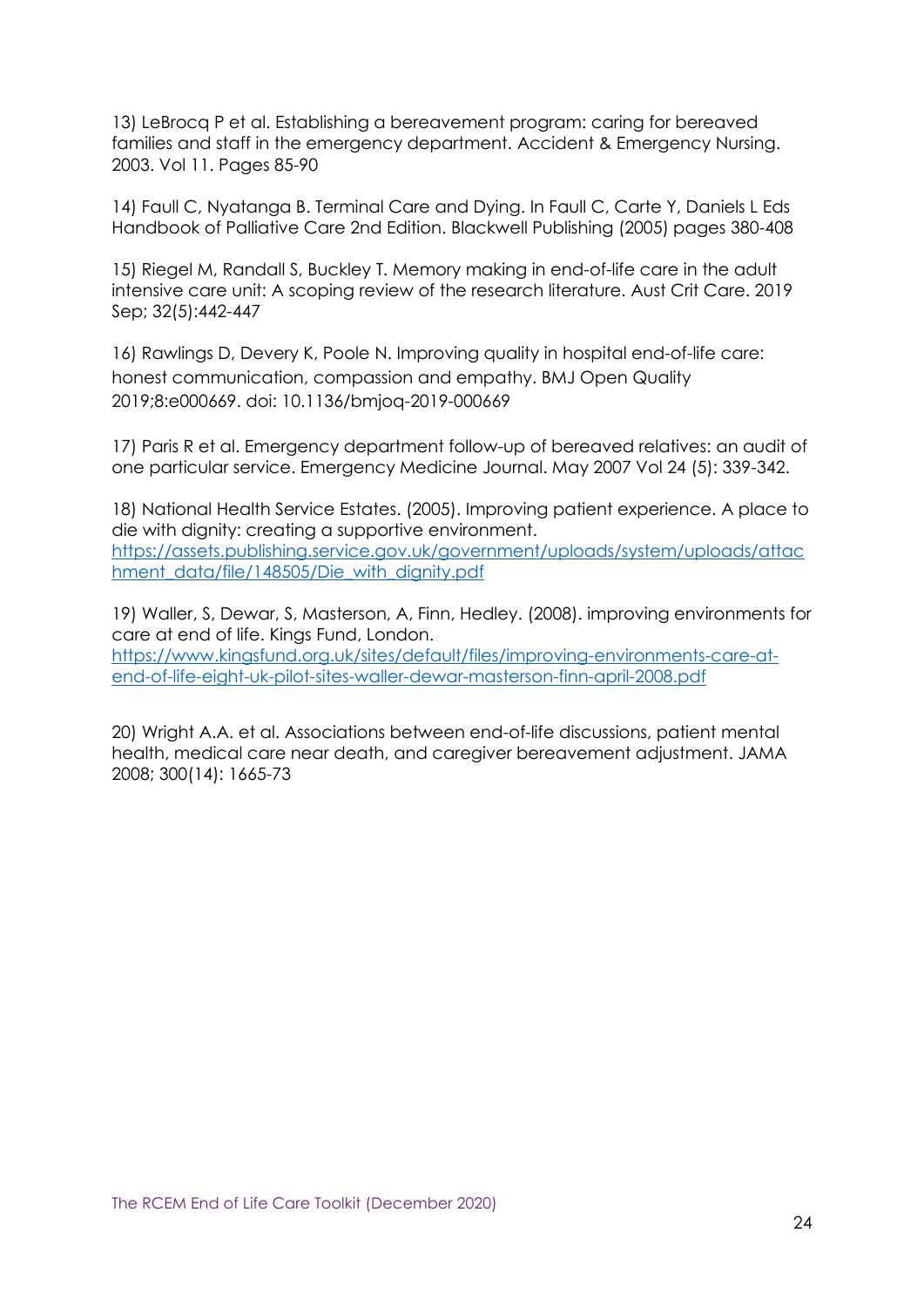## <span id="page-24-0"></span>**Review**

Usually within three years or sooner if important information becomes available.

# <span id="page-24-1"></span>**Conflicts of Interest**

None

## <span id="page-24-2"></span>**Disclaimers**

RCEM recognises that patients, their situations, Emergency Departments and staff all vary. This guideline cannot cover all possible scenarios. The ultimate responsibility for the interpretation and application of this guideline, the use of current information and a patient's overall care and wellbeing resides with the treating clinician.

## <span id="page-24-3"></span>**Research Recommendations**

None

# <span id="page-24-4"></span>**Key words for search**

End of Life Care, Emergency Department